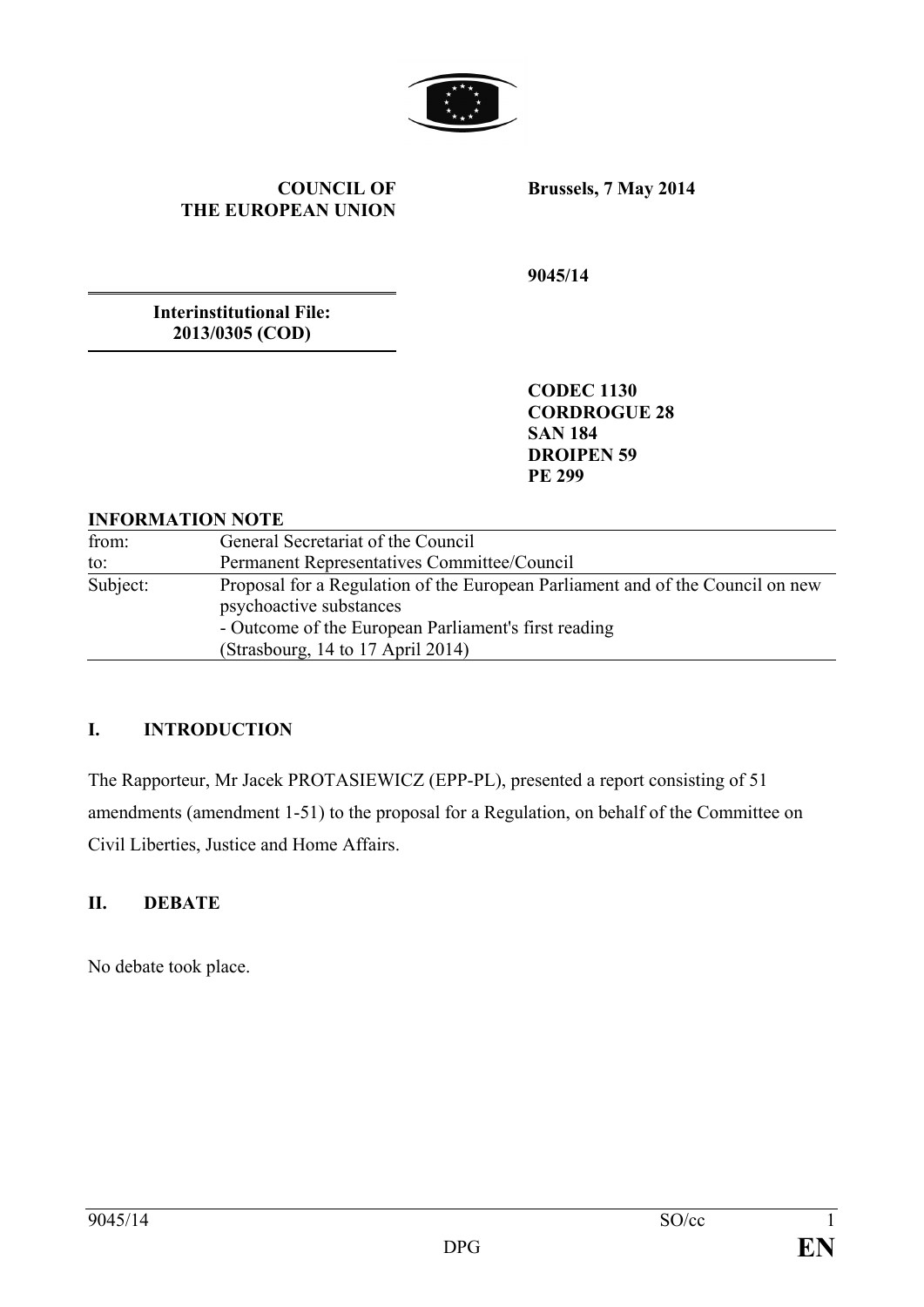# **III. VOTE**

When it voted on 17 April 2014, the plenary adopted the 51 amendments in the report of the Committee on Civil Liberties, Justice and Home Affairs.

The Commission's proposal, as thus amended, and the legislative resolution constitute the Parliament's position at first reading. The text of the amendments adopted and the European Parliament's legislative resolution are set out in the Annex to this note

 $\overline{\phantom{a}}$  , and the set of the set of the set of the set of the set of the set of the set of the set of the set of the set of the set of the set of the set of the set of the set of the set of the set of the set of the s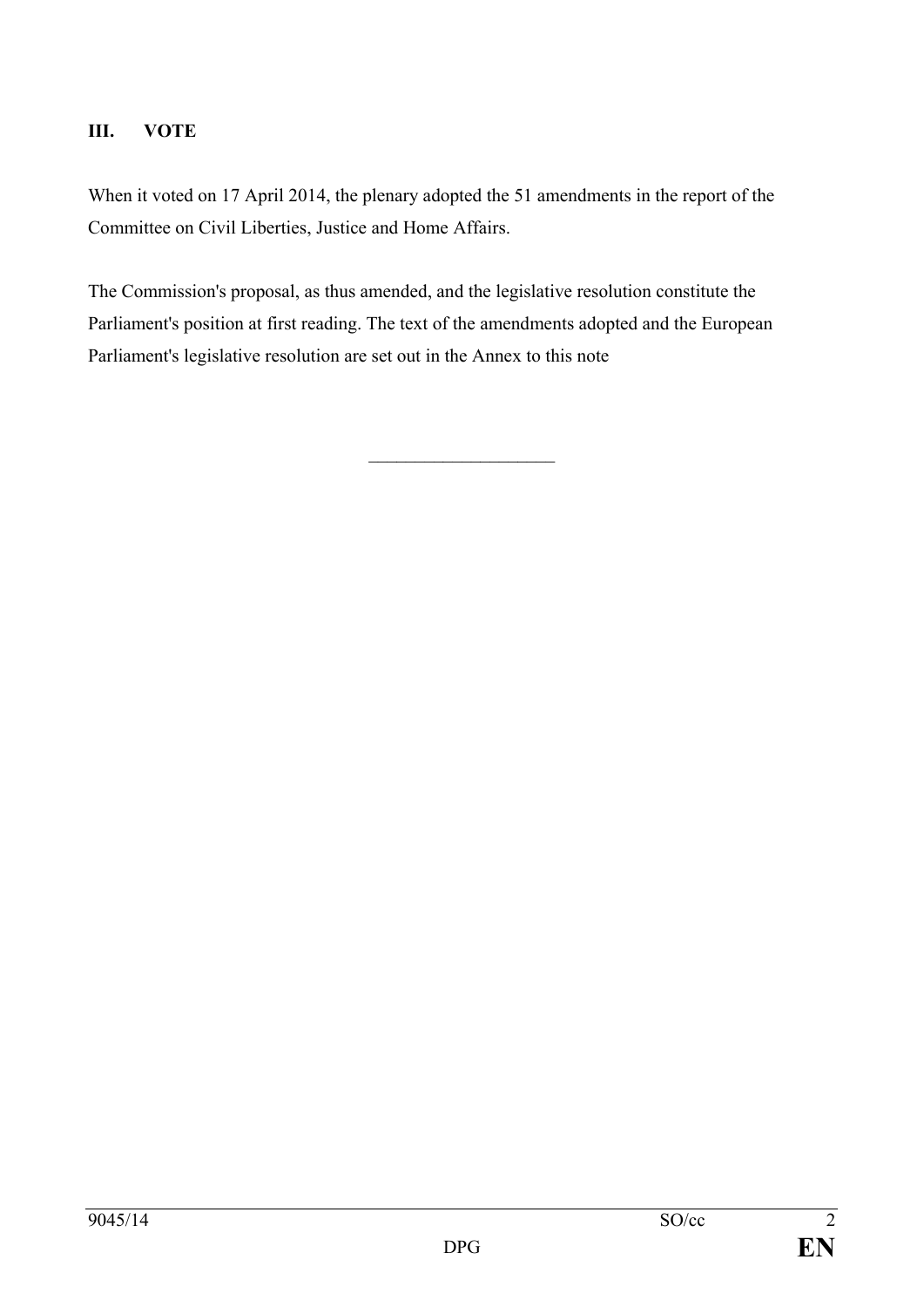# **New psychoactive substances \*\*\*I**

## **European Parliament legislative resolution of 17 April 2014 on the proposal for a regulation of the European Parliament and of the Council on new psychoactive substances (COM(2013)0619 – C7-0272/2013 – 2013/0305(COD))**

# **(Ordinary legislative procedure: first reading)**

### *The European Parliament*,

- having regard to the Commission proposal to Parliament and the Council (COM(2013)0619),
- having regard to Article 294(2) and Article 114 of the Treaty on the Functioning of the European Union, pursuant to which the Commission submitted the proposal to Parliament (C7-0272/2013),
- having regard to Article 294(3) of the Treaty on the Functioning of the European Union,
- having regard to the reasoned opinions submitted, within the framework of Protocol No 2 on the application of the principles of subsidiarity and proportionality, by the United Kingdom House of Commons and the United Kingdom House of Lords, asserting that the draft legislative act does not comply with the principle of subsidiarity,
- having regard to the opinion of the European Economic and Social Committee of 21 January  $2014$  $2014$  $2014$ <sup>T</sup>,
- having regard to Rule 55 of its Rules of Procedure,
- having regard to the report of the Committee on Civil Liberties, Justice and Home Affairs and the opinion of the Committee on the Environment, Public Health and Food Safety (A7- 0172/2014),
- 1. Adopts its position at first reading hereinafter set out;
- 2. Calls on the Commission to refer the matter to Parliament again if it intends to amend its proposal substantially or replace it with another text;
- 3. Instructs its President to forward its position to the Council, the Commission and the national parliaments.

#### **Amendment 1**

**Proposal for a regulation Recital 3**

<span id="page-2-0"></span>Not yet published in the Official Journal.  $\mathbf{1}$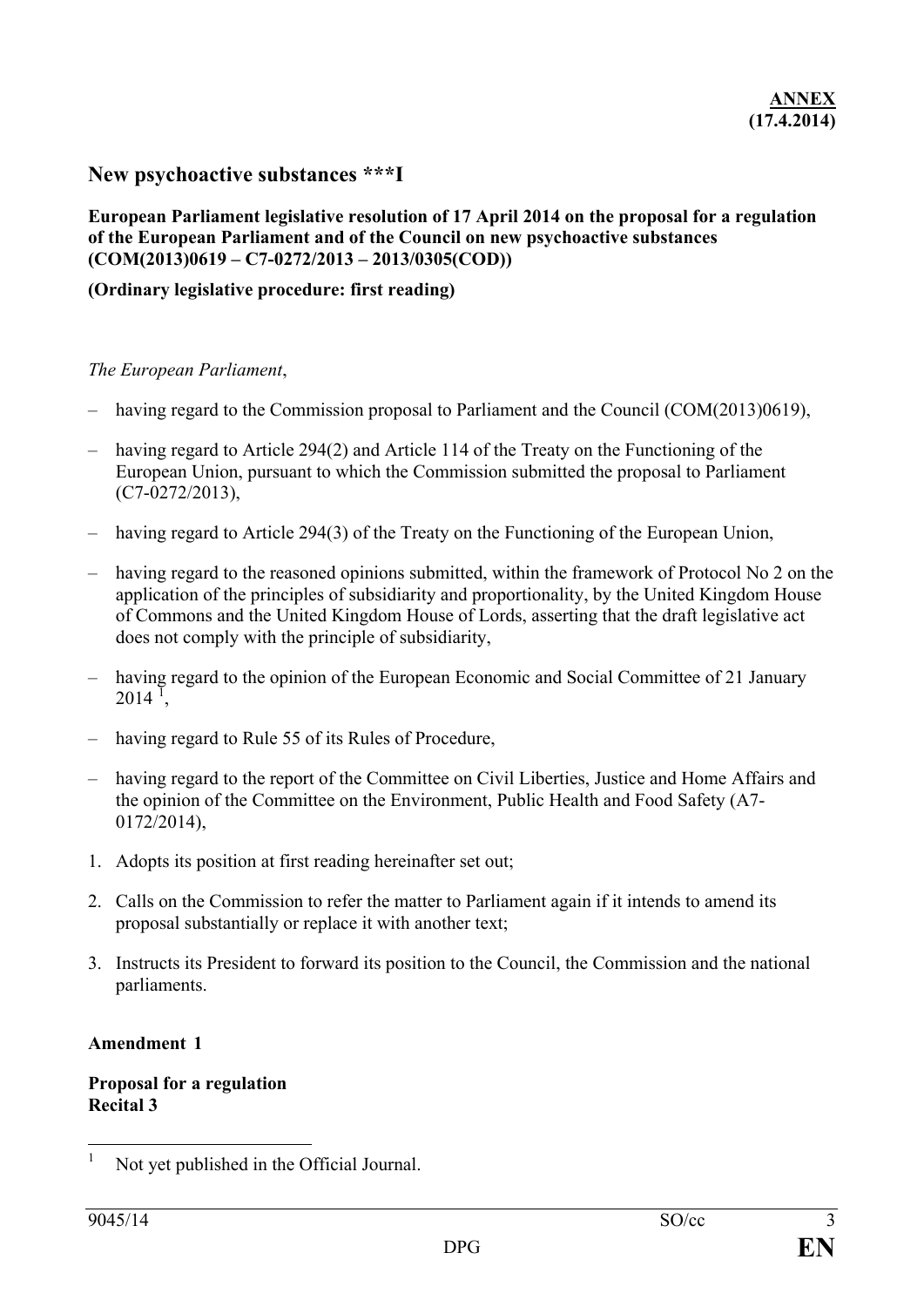(3) Member States' competent public authorities introduce various restriction measures on these new psychoactive substances to address the risks that they pose or may pose when consumed. As new psychoactive substances are often used in the production of various goods or of other substances which are used for manufacturing goods, such as medicines, industrial solvents, cleaning agents, goods in the hi-tech industry, restricting their access for this use can have an important impact on economic operators, potentially disrupting their business activities in the internal market.

(3) Member States' competent public authorities introduce various restriction measures on these new psychoactive substances to address the risks that they pose or may pose when consumed. As new psychoactive substances are often used *for scientific research and development purposes and* in the production of various goods or of other substances which are used for manufacturing goods, such as medicines, industrial solvents, cleaning agents, goods in the hi-tech industry, restricting their access for this use can have an important impact on economic operators, potentially disrupting their business activities in the internal market *and can also impede sustainable scientific research and development*.

### **Amendment 2**

### **Proposal for a regulation Recital 4**

## *Text proposed by the Commission Amendment*

(4) The increasing number of new psychoactive substances available in the internal market, their growing diversity, the speed with which they emerge on the market, the different risks that they may pose when consumed by humans *and* the growing number of individuals who consume them, challenge the capacity of public authorities to provide effective responses to protect public health and safety without hampering the functioning of the internal market.

(4) The increasing number of new psychoactive substances available in the internal market, their growing diversity, the speed with which they emerge on the market, the different risks that they may pose when consumed by humans*,* the growing number of individuals who consume them *and the lack of general public knowledge and awareness about the risks associated with their consumption*, challenge the capacity of public authorities to provide effective responses to protect public health and safety without hampering the functioning of the internal market.

#### **Amendment 3**

### **Proposal for a regulation Recital 5**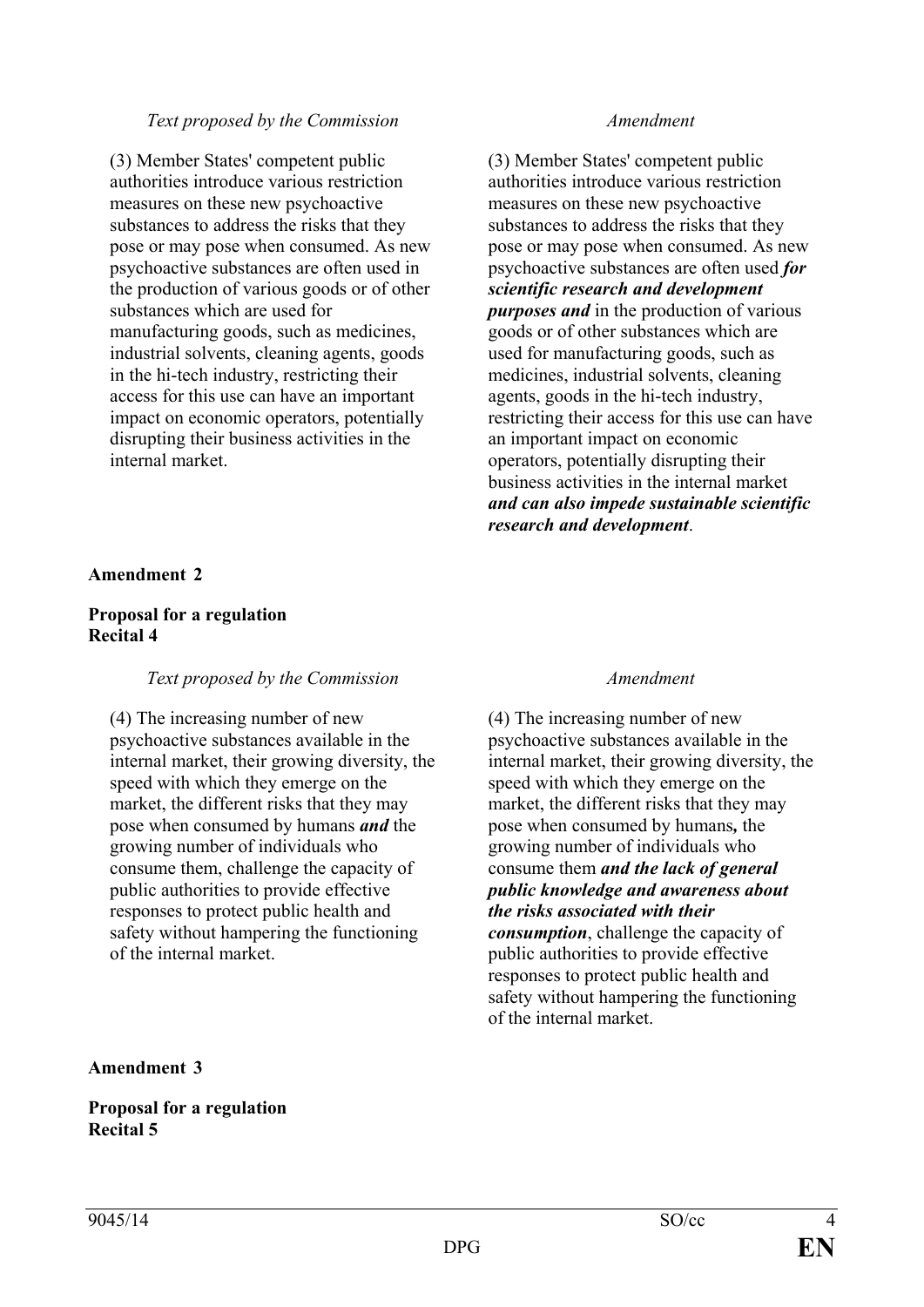## (5) *Restriction* measures vary *significantly* in different Member States, meaning that economic operators that use them in the production of various goods must comply, in the case of the same new psychoactive substance, with different requirements, such as pre-export notification, export authorisation, or import and export licences. Consequently, the differences between the Member States' laws, regulations and administrative provisions on new psychoactive substances hinder the functioning of the internal market, by causing obstacles to trade, market fragmentation, lack of legal clarity and of an even level playing field for economic operators, making it difficult for companies to operate across the internal market.

# (5) *As conditions and circumstances differ in Member States with regard to psychoactive substances, restriction*

measures vary *accordingly* in different Member States, meaning that economic operators that use them in the production of various goods must comply, in the case of the same new psychoactive substance, with different requirements, such as pre-export notification, export authorisation, or import and export licences. Consequently, the differences between the Member States' laws, regulations and administrative provisions on new psychoactive substances *could potentially* hinder *to some extent* the functioning of the internal market, by causing obstacles to trade, market fragmentation, lack of legal clarity and of an even level playing field for economic operators, making it *more* difficult for companies to operate across the internal market.

# **Amendment 4**

## **Proposal for a regulation Recital 6**

# *Text proposed by the Commission Amendment*

(6) Restriction measures not only cause barriers to trade in the case of new psychoactive substances that already have commercial, industrial or scientific uses, but *can* also impede the development of such uses, and are likely to cause obstacles to trade for economic operators that seek to develop such uses, by making access to those new psychoactive substances more difficult.

# **Amendment 5**

### **Proposal for a regulation Recital 7**

(6) Restriction measures *could* not only cause barriers to trade in the case of new psychoactive substances that already have commercial, industrial or scientific uses, but *could* also impede the development of such uses, and are likely to cause obstacles to trade for economic operators that seek to develop such uses, by making access to those new psychoactive substances more difficult.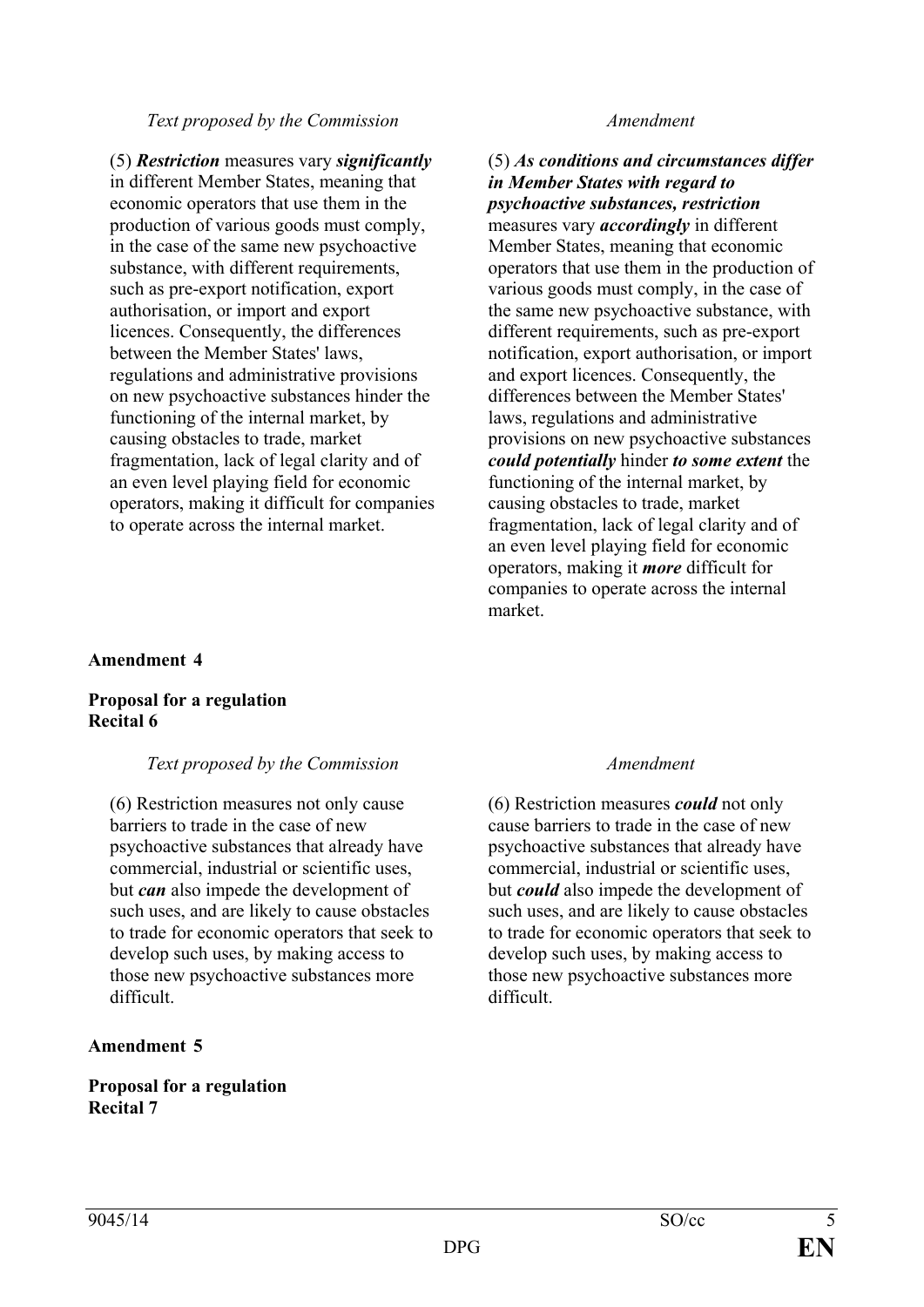(7) The disparities between the various restriction measures applied to new psychoactive substances *can* also lead to displacement of harmful new psychoactive substances between the Member States, hampering efforts to restrict their availability to consumers and undermining consumer protection across the Union.

(7) The disparities between the various restriction measures applied to new psychoactive substances*, while they are legitimate since they respond to each Member State's particularities with regard to psychoactive substances, could* also lead to displacement of harmful new psychoactive substances between the Member States, hampering efforts to restrict their availability to consumers and undermining consumer protection across the Union, *if efficient information exchange and coordination among Member States is not strengthened*.

# **Amendment 6**

**Proposal for a regulation Recital 7 a (new)**

*Text proposed by the Commission Amendment*

*(7a) Such disparities facilitate illegal trafficking of such substances by criminals, in particular organised criminal gangs.*

# **Amendment 7**

# **Proposal for a regulation Recital 8**

# *Text proposed by the Commission Amendment*

(8) Such disparities are expected to *increase* as Member States *continue to pursue* divergent approaches to addressing new psychoactive substances. Therefore, the obstacles to trade and market fragmentation, and the lack of legal clarity and of a level playing field are expected to *increase*, further hindering the functioning of the internal market.

(8) Such disparities are expected to *continue* as Member States *adopt* divergent approaches to addressing *challenges with regard to* new psychoactive substances. Therefore, the obstacles to trade and market fragmentation, and the lack of legal clarity and of a level playing field are expected to *continue*, further hindering the functioning of the internal market *if Member States do not coordinate and cooperate more efficiently*.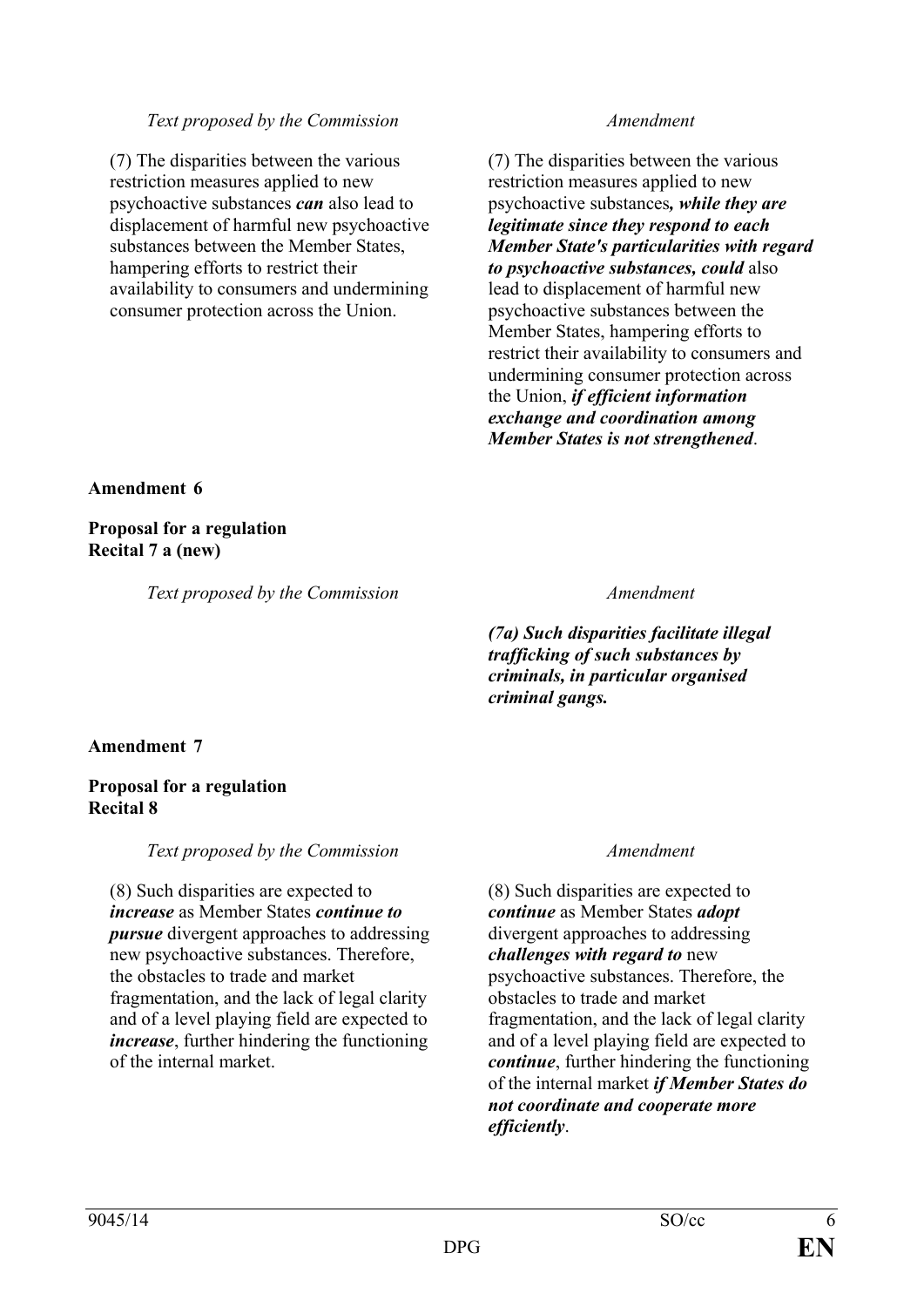## **Proposal for a regulation Recital 9**

### *Text proposed by the Commission Amendment*

(9) *Those* distortions to the functioning of the internal market should be *eliminated* and, to that end, the rules relating to new psychoactive substances that are of concern at Union level should be approximated, while, at the same time, ensuring a high level of health, safety and consumer protection.

### **Amendment 9**

### **Proposal for a regulation Recital 10**

#### *Text proposed by the Commission Amendment*

(10) New psychoactive substances and mixtures should be able to move freely in the Union when intended for commercial and industrial use, as well as for scientific research and development*. This Regulation should establish rules for introducing restrictions to this free movement*.

## **Amendment 10**

## **Proposal for a regulation Recital 14**

## *Text proposed by the Commission Amendment*

(14) No risk assessment should be conducted under this Regulation on a new psychoactive substance if it is subject to an assessment under international law, or if it is an active substance in a medicinal product or in a veterinary medicinal product.

(9) *Where* distortions to the functioning of the internal market *are identified they* should be *addressed* and, to that end, the rules relating to new psychoactive substances that are of concern at Union level should be approximated, while, at the same time, ensuring a high level of health, safety and consumer protection *and flexibility for Member States to respond to local situations*.

(10) New psychoactive substances and mixtures should be able to move freely in the Union when intended for commercial and industrial use, as well as for scientific research and development*, by duly authorised persons in establishments which are directly under the control of Member States' authorities or specifically approved by them*.

(14) No risk assessment should be conducted under this Regulation on a new psychoactive substance if it is subject to an assessment under international law, or if it is an active substance in a medicinal product or in a veterinary medicinal product*, unless there are sufficient data available at Union level to suggest the need for a joint report of the European*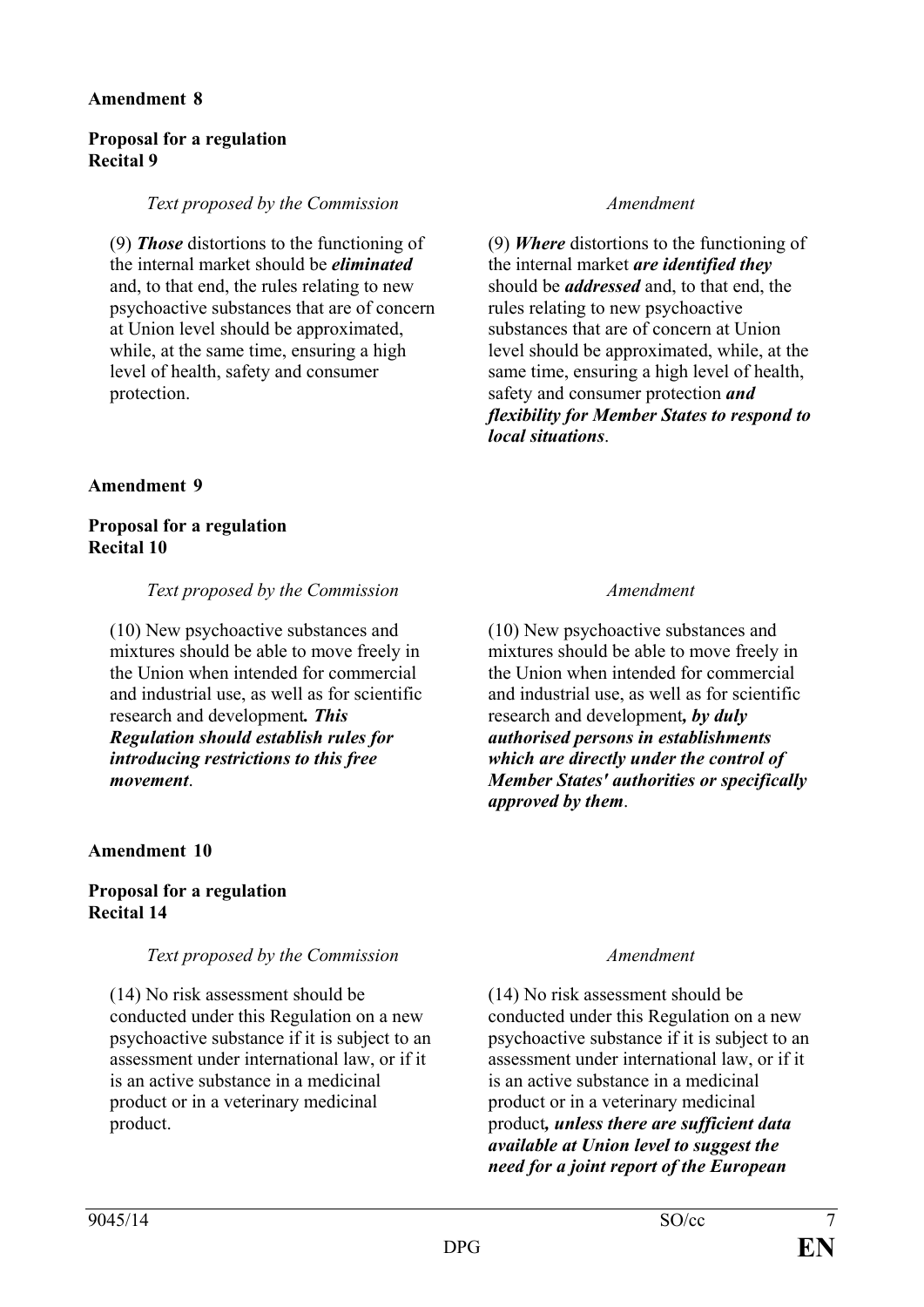## *Monitoring Centre for Drugs and Drug Addiction (EMCDDA) and Europol*.

### **Amendment 11**

#### **Proposal for a regulation Recital 17**

### *Text proposed by the Commission Amendment*

(17) Certain new psychoactive substances pose immediate public health risks, requiring urgent action. Therefore, their availability to consumers should be restricted for a *limited* time, pending their risk assessment.

(17) Certain new psychoactive substances pose immediate public health risks, requiring urgent action. Therefore, their availability to consumers should be restricted for a *sufficient period of* time, pending their risk assessment *and until the level of risk posed by a new psychoactive substance has been determined and, if justified, a decision introducing permanent market measures has entered into force*.

### **Amendment 12**

### **Proposal for a regulation Recital 18**

## *Text proposed by the Commission Amendment*

(18) *No* restriction measures should be introduced at Union level on new psychoactive substances which pose low health, social and safety risks.

(18) *On the basis of existing evidence and on predefined criteria, no* restriction measures should be introduced at Union level on new psychoactive substances which pose low health, social and safety risks, *but Member States may introduce further measures that are deemed appropriate or necessary depending on the specific risks that the substance poses in their territories taking into account national circumstances and any social, economic, legal, administrative or other factor they may consider relevant*.

**Amendment 13**

**Proposal for a regulation Recital 19**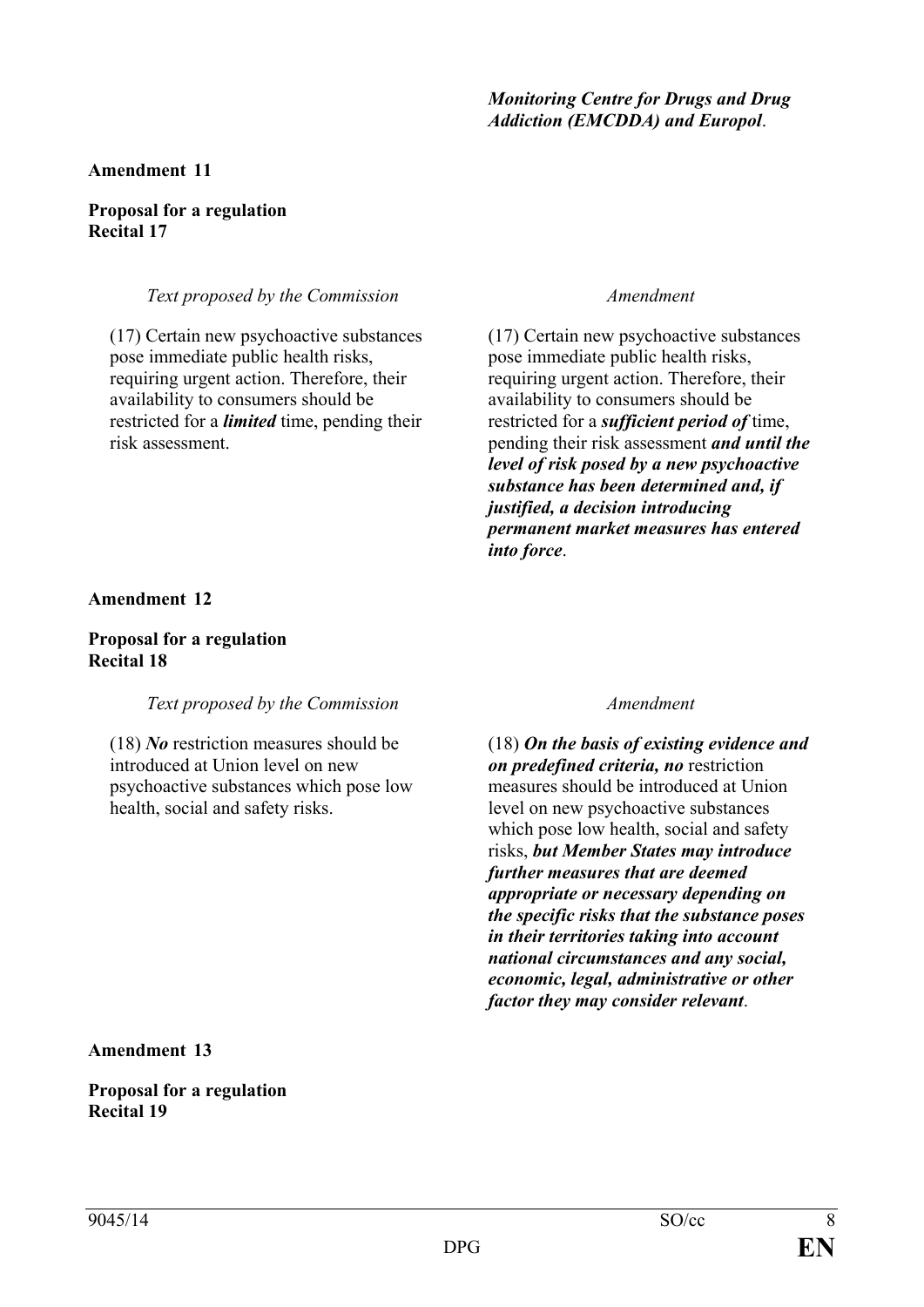(19) *Those* new psychoactive substances which pose moderate health, social and safety risks should not be made available to consumers.

### **Amendment 14**

### **Proposal for a regulation Recital 20**

### *Text proposed by the Commission Amendment*

(20) *Those* new psychoactive substances which pose severe health, social and safety risks should not be made available on the market.

## **Amendment 15**

### **Proposal for a regulation Recital 21**

## *Text proposed by the Commission Amendment*

(21) This Regulation should provide for exceptions in order to ensure the protection of human and animal health, to facilitate scientific research and development, and to allow the use of new psychoactive substances in industry, provided that they cannot be abused or recovered.

## **Amendment 16**

**Proposal for a regulation Recital 21 a (new)**

*Text proposed by the Commission Amendment*

(19) *On the basis of the existing evidence and on predefined criteria, those* new psychoactive substances which pose moderate health, social and safety risks should not be made available to consumers.

(20) *On the basis of the existing evidence and on predefined criteria, those* new psychoactive substances which pose severe health, social and safety risks should not be made available on the market.

(21) This Regulation should provide for exceptions in order to ensure the protection of human and animal health, to facilitate scientific research and development, and to allow the use of new psychoactive substances in industry, provided that they *are not liable to have ill effects and that they* cannot be abused or recovered.

*(21a) Member States should take appropriate measures to prevent the diversion to the illicit market of new psychoactive substances used for research and development purposes or for any*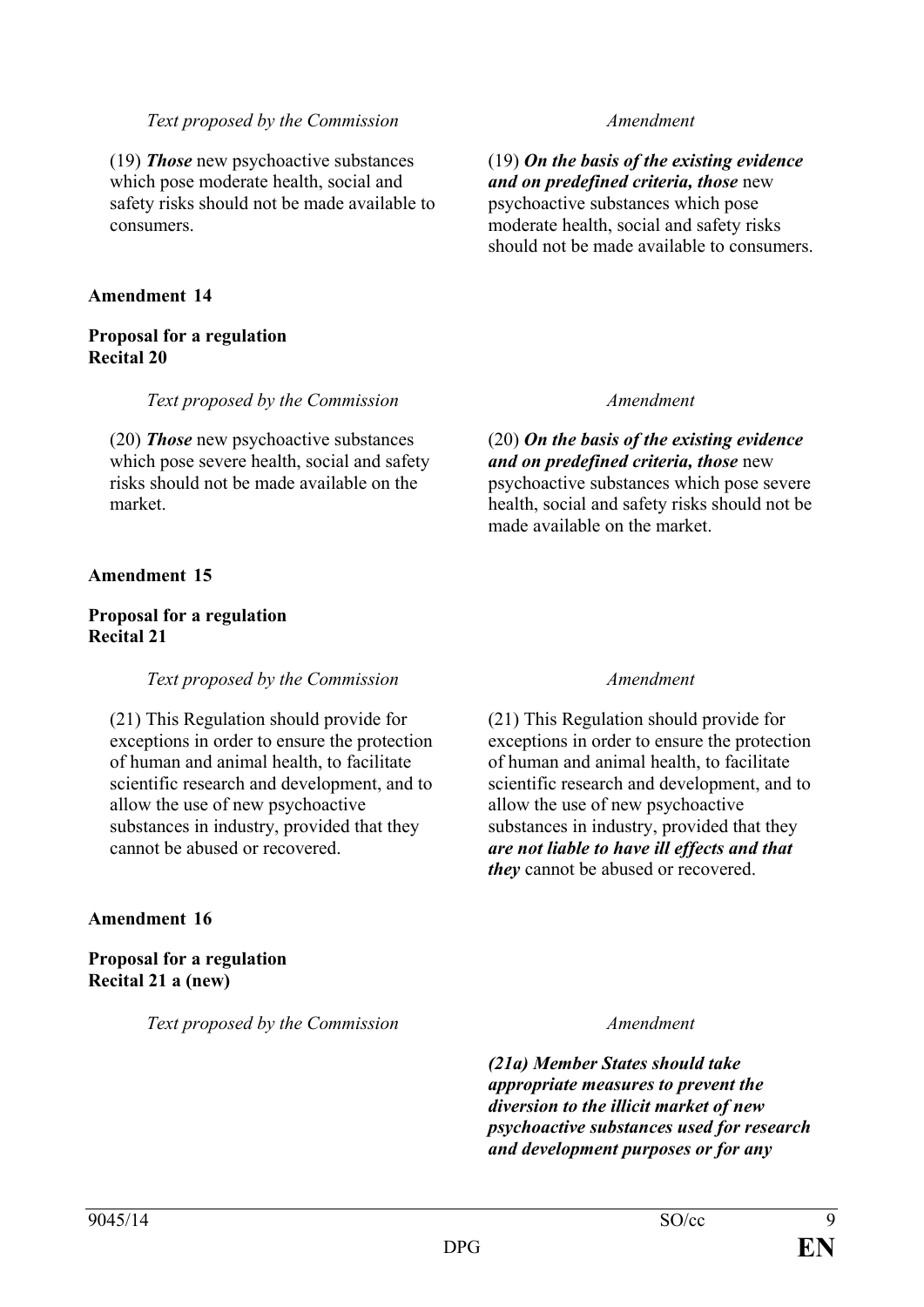# **Proposal for a regulation Recital 23**

# *Text proposed by the Commission Amendment*

(23) The European Monitoring Centre for Drugs and Drug Addiction (EMCDDA) established by Regulation 1920/2006/EC of the European Parliament and of the Council of 12 December  $2006^{18}$  should have a central role in the exchange of information on new psychoactive substances and in the assessment of the health, social and safety risks that they pose.

(23) The European Monitoring Centre for Drugs and Drug Addiction (EMCDDA) established by Regulation 1920/2006/EC of the European Parliament and of the Council of 12 December  $2006^{18}$  should have a central role in the exchange *and coordination* of information on new psychoactive substances and in the assessment of the health, social and safety risks that they pose. *Given that within the scope of this Regulation there is an increase in the amount of information expected to be collected and managed by EMCDDA, specific support should be envisaged and provided.*

<sup>18</sup> OJ L 376, 27.12.2006, p. 1. <sup>18</sup> OJ L 376, 27.12.2006, p. 1.

# **Amendment 18**

# **Proposal for a regulation Recital 24**

# *Text proposed by the Commission Amendment*

\_\_\_\_\_\_\_\_\_\_\_\_\_\_\_\_\_\_ \_\_\_\_\_\_\_\_\_\_\_\_\_\_\_\_\_\_

(24) The mechanism for rapid exchange of information on new psychoactive substances has proved to be a useful channel for sharing information on new psychoactive substances, on new trends in the use of controlled psychoactive substances and on related public health warnings. *That mechanism should be further strengthened to* enable a more effective response to the rapid emergence and spread of new psychoactive substances across the Union.

(24) The mechanism for rapid exchange of information on new psychoactive substances *(the 'European Union Early Warning System on New Psychoactive Substances' ('EWS'))* has proved to be a useful channel for sharing information on new psychoactive substances, on new trends in the use of controlled psychoactive substances and on related public health warnings. *To* enable a more effective response to the rapid emergence and spread of new psychoactive substances across the Union*, the mechanism should be maintained and further developed, in particular as regards to the collection and management of data on the detection and*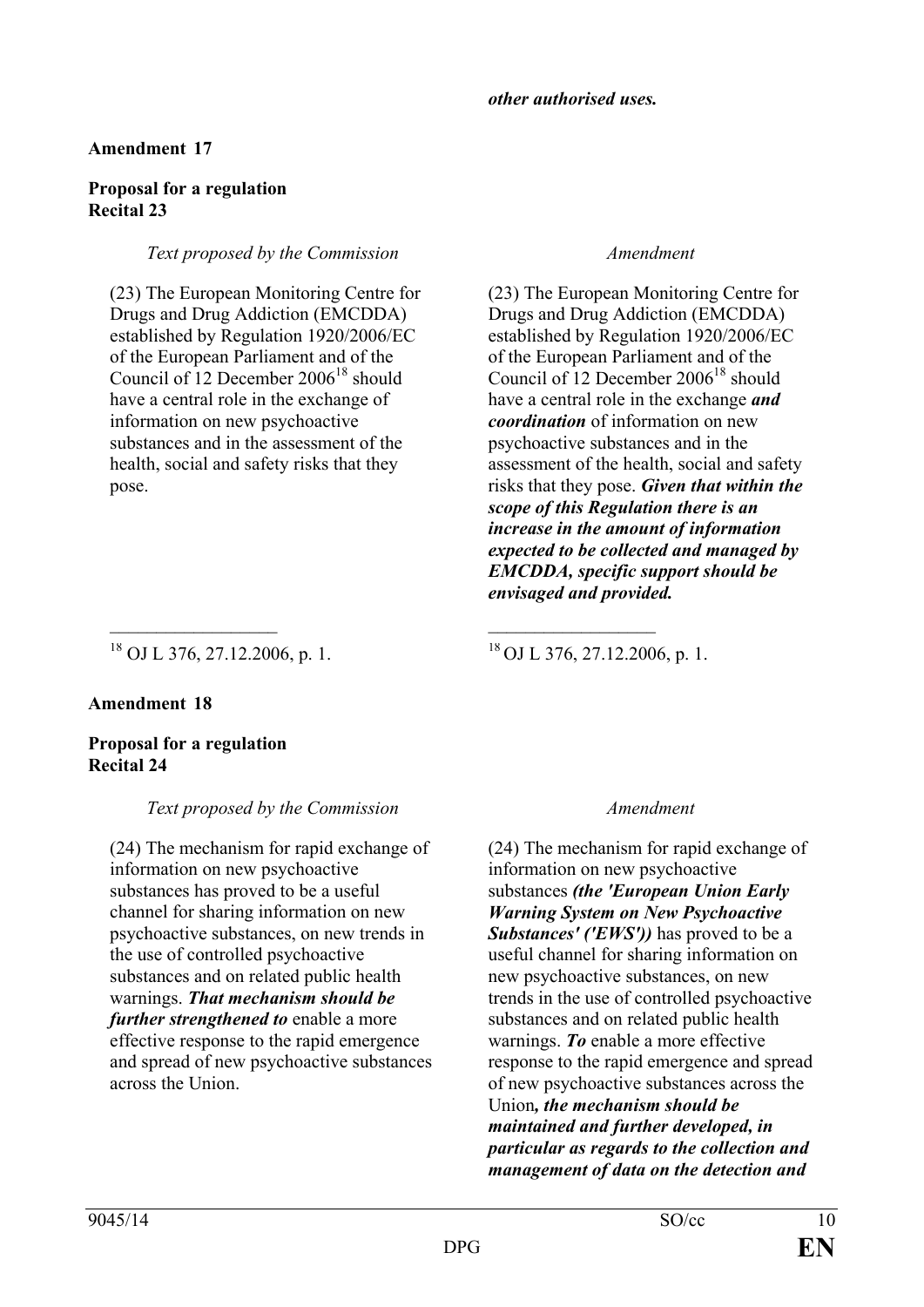*identification of new psychoactive substances, adverse events associated with their use, and the involvement of criminal groups in the market through the Union new psychoactive substances database (the 'European Database on New Drugs'). The media, particularly scientific and medical literature, can be an important source of information on adverse event case reports. In order to enhance the efficiency of reporting, the EMCDDA should monitor all new psychoactive substances and enter this information in the European Database on New Drugs. Data sets essential to the functioning of this Regulation include data on the detection and identification of new psychoactive substances, adverse events associated with their use, and the involvement of criminal groups in the market. A core data set should be defined. The core data set should be reviewed on a regular basis to ensure that it reflects the information required for the effective functioning of the Regulation. Suspected serious adverse events, including fatal adverse events, should be subject to expedited reporting*.

#### **Amendment 19**

**Proposal for a regulation Recital 24 a (new)**

*Text proposed by the Commission Amendment*

*(24a) In order to allow Member States to receive, access simultaneously and share information on new psychoactive substances in the Union, the European Database on New Drugs should be fully and permanently accessible to the Member States, the EMCDDA, Europol and the Commission.*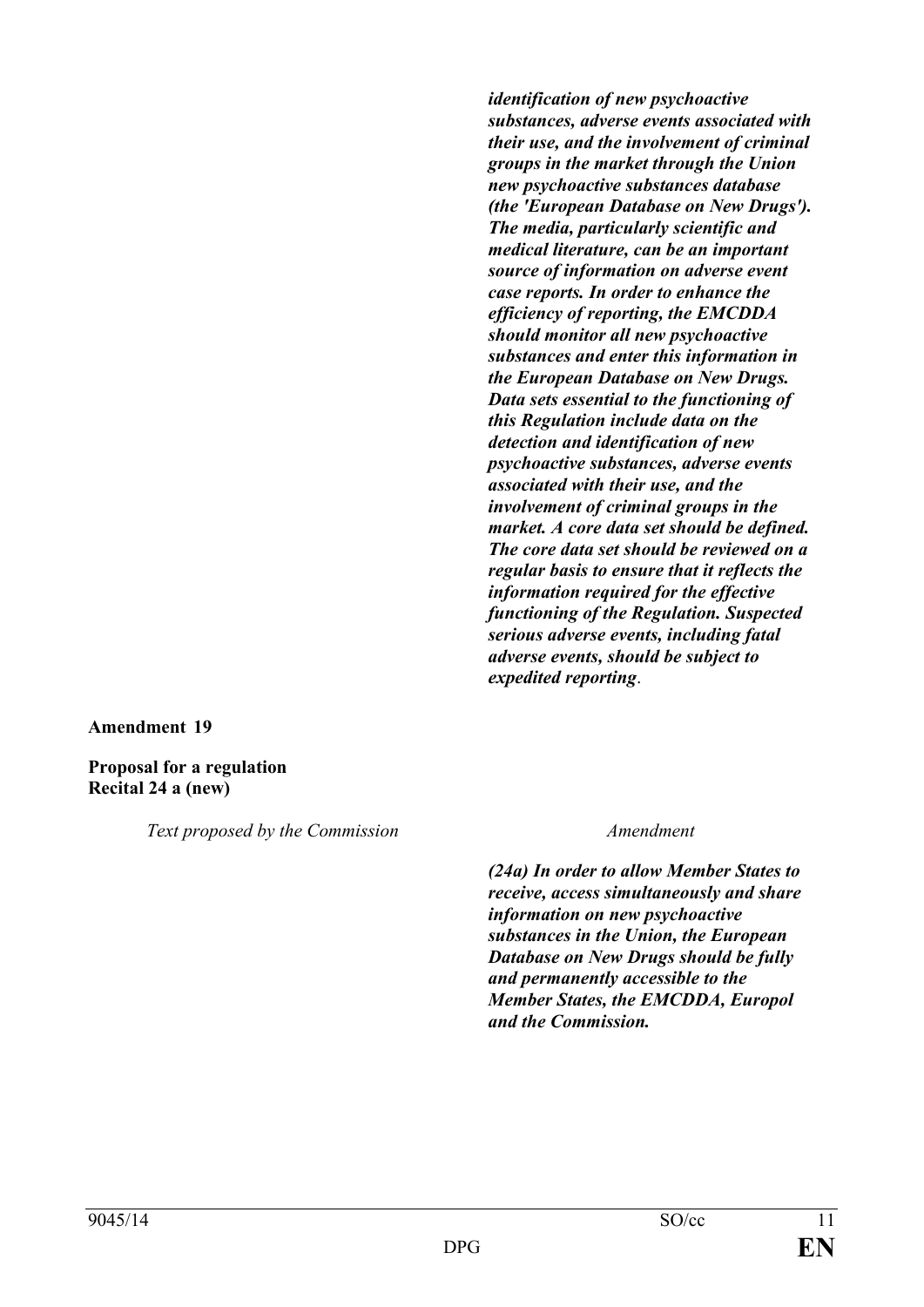## **Proposal for a regulation Recital 24 b (new)**

*Text proposed by the Commission Amendment*

*(24b) The EMCDDA should issue health alerts to all Member States, through the system for rapid exchange of information on new psychoactive substances if, on the basis of information received on a new psychoactive substances, this seems to cause public health concerns. Those health alerts should also contain information regarding prevention, treatment and harm reduction measures that could be taken to address the risk of the substance.*

**Amendment 21**

**Proposal for a regulation Recital 24 c (new)**

*Text proposed by the Commission Amendment*

*(24c) In order to protect public health, the EWS activities of EMCDDA and Europol should be adequately funded.*

# **Amendment 22**

## **Proposal for a regulation Recital 25**

*Text proposed by the Commission Amendment*

(25) Information from Member States is crucial for the effective functioning of the procedures leading to decision on market restriction of new psychoactive substances. Therefore, Member States should collect, on a regular basis, data on the use of new psychoactive substances, related health, safety and social problems and policy responses, in accordance with the EMCDDA framework for data collection for the key epidemiological indicators and other relevant data. They should share *this*

(25) Information from Member States is crucial for the effective functioning of the procedures leading to *a* decision on market restriction of new psychoactive substances. Therefore, Member States should *monitor and* collect, on a regular basis, data on the *emergence and* use of *any* new psychoactive substances, related health, safety and social problems and policy responses, in accordance with the EMCDDA framework for data collection for the key epidemiological indicators and other relevant data. They should share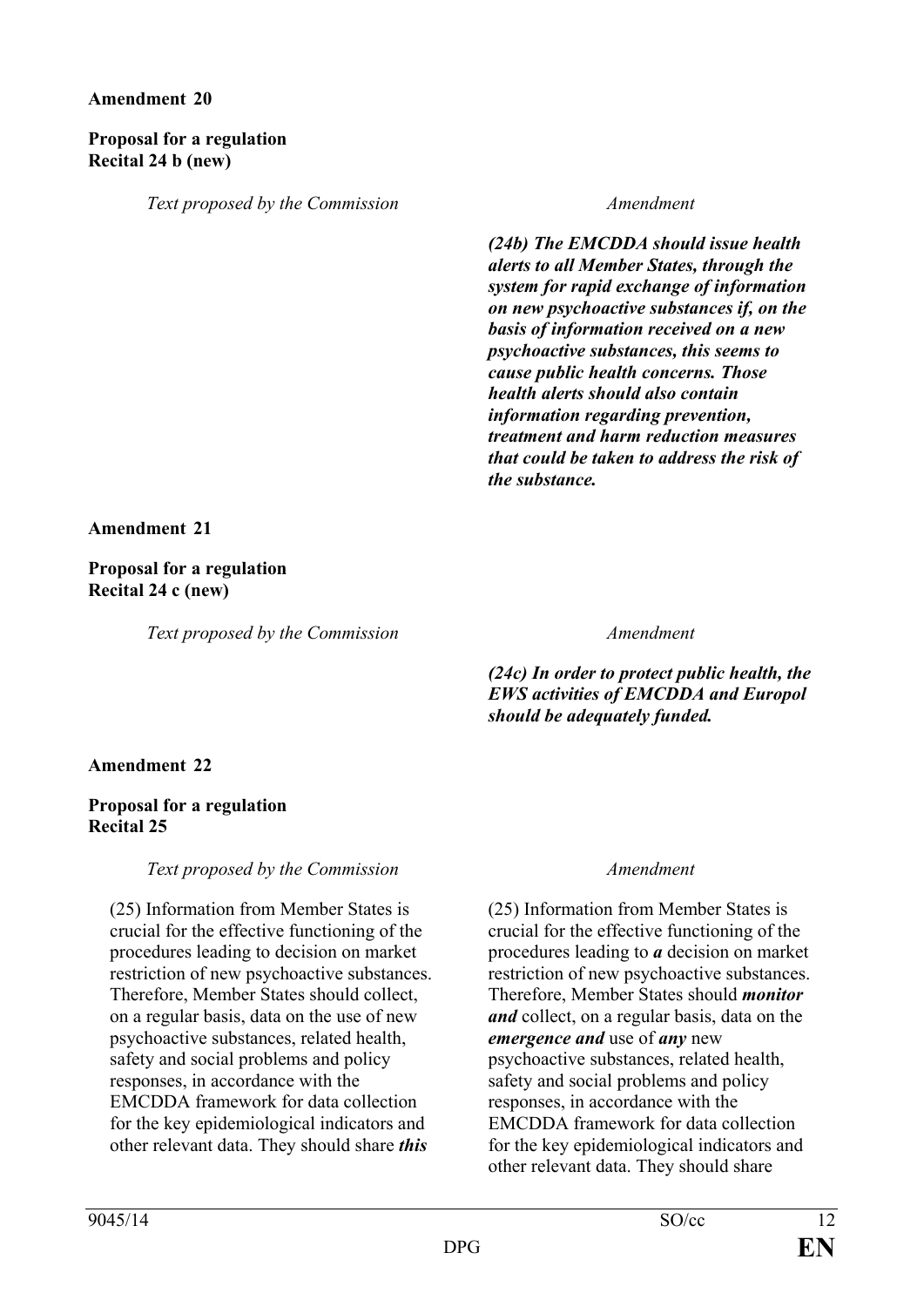### **Proposal for a regulation Recital 25 a (new)**

*Text proposed by the Commission Amendment*

# data. *those* data *notably with the EMCDDA, Europol and the Commission*.

*(25a) Information on new psychoactive substances provided by and exchanged among Member States is crucial for their national health policies, both in terms of drug prevention and of the treatment for psychoactive drug users in recovery services. Member States should make use of all the available information in an effective manner and monitor the relevant developments.* 

### **Amendment 24**

### **Proposal for a regulation Recital 26**

### *Text proposed by the Commission Amendment*

(26) A lack of capacity to identify and anticipate the emergence and spread of new psychoactive substances and a lack of evidence about their health, social and safety risks hamper the provision of an effective response. Therefore, support should be provided, including at Union level, to facilitate cooperation between the EMCDDA, research institutes and forensic laboratories with relevant expertise, in order to increase the capacity to assess and address effectively new psychoactive substances.

(26) A lack of capacity to identify and anticipate the emergence and spread of new psychoactive substances and a lack of evidence about their health, social and safety risks hamper the provision of an effective response. Therefore, support *and the necessary resources* should be provided, at Union *and national* level, to facilitate *regular and systematic* cooperation between the EMCDDA, *National Focal Points, health care and law enforcement representatives at national and regional level,* research institutes and forensic laboratories with relevant expertise, in order to increase the capacity to assess and address effectively new psychoactive substances.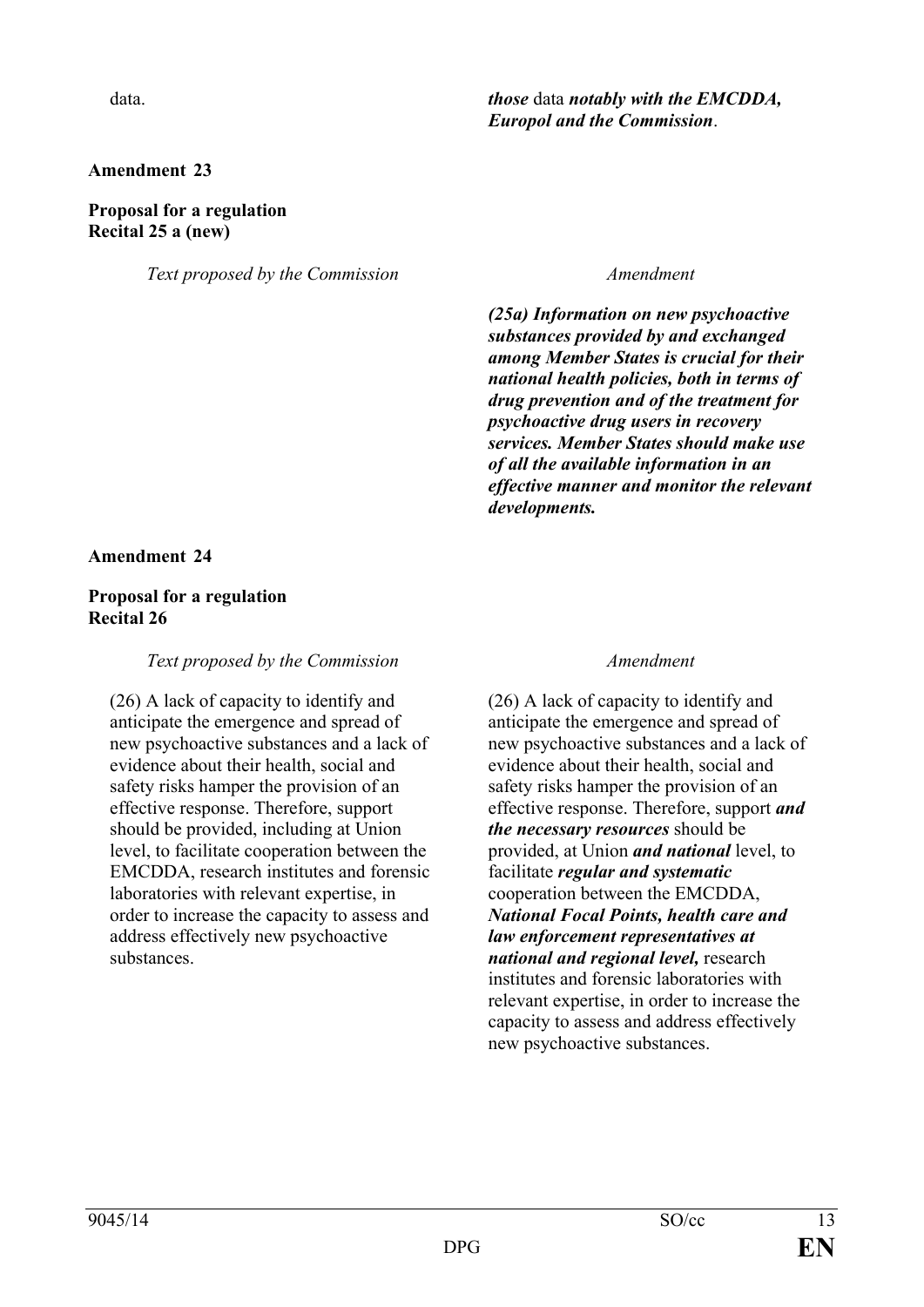## **Proposal for a regulation Recital 26 a (new)**

*Text proposed by the Commission Amendment*

*(26a) Appropriate safeguards, such as data anonymisation, should be put in place in order to ensure a high level of protection of personal data, in particular when sensitive data are collected and shared.*

# **Amendment 26**

# **Proposal for a regulation Recital 28 a (new)**

*Text proposed by the Commission Amendment*

*(28a) Children and adolescents are particularly vulnerable to the dangers presented by such substances, the risks of which are still largely unknown.*

**Amendment 27**

## **Proposal for a regulation Recital 29**

## *Text proposed by the Commission Amendment*

(29) Prevention, treatment and harm reduction measures are important for addressing the growing use of new psychoactive substances and their potential risks. The internet, which is one of the important distribution channels through which new psychoactive substances are sold, should be used for disseminating information on the health, social and safety risks that they pose.

(29) Prevention, *early detection and intervention,* treatment *risk* and harm reduction measures are important for addressing the growing use of new psychoactive substances and their potential risks. *Member States should improve the availability and effectiveness of prevention programmes and raise awareness about the risk of the use of new psychoactive substances and related consequences. To that end, prevention measures should include early detection and intervention, promotion of healthy lifestyles and targeted prevention directed also at families and communities.* The internet, which is one of the important *and rapidly developing* distribution channels through which new psychoactive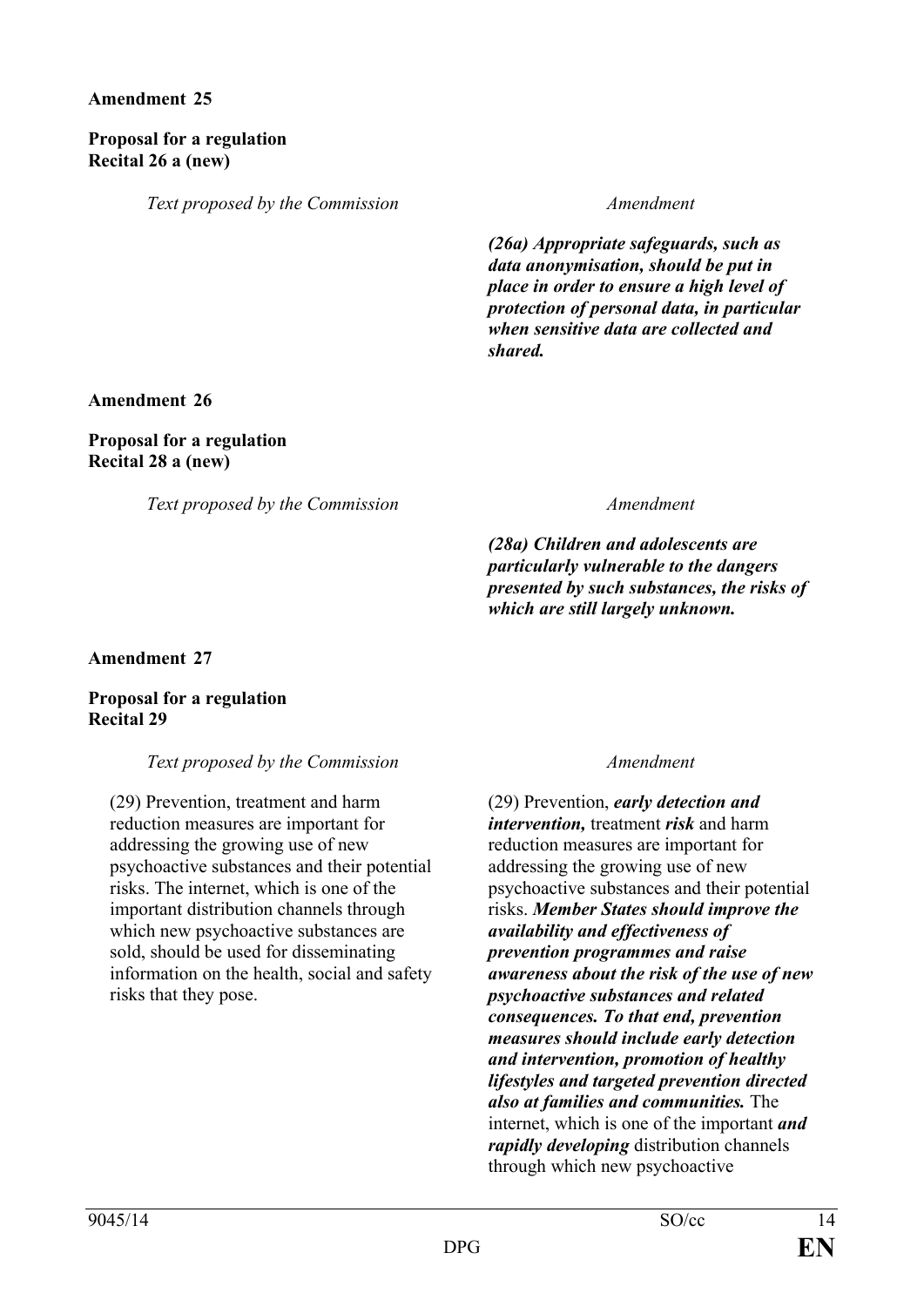substances are *advertised and* sold, should be used for disseminating information on the health, social and safety risks that they pose *, and for the prevention of misuse and abuse*. *It is essential for children, adolescents and young adults to be made aware of those risks, including by means of information campaigns in schools and other educational environments.*

**Amendment 28**

### **Proposal for a regulation Recital 29 a (new)**

*Text proposed by the Commission Amendment*

*(29a) The Commission and the Member States should also promote educational and awareness-raising activities, initiatives and campaigns, targeting the health, social and safety risks associated with the misuse and abuse of new psychoactive substances.* 

**Amendment 29**

**Proposal for a regulation Recital 30 a (new)**

*Text proposed by the Commission Amendment*

*(30a) The power to adopt acts in accordance with Article 290 of the Treaty on the Functioning of the European Union should be delegated to the Commission in respect of amending the criteria regarding low, moderate and severe risks substances. It is of particular importance that the Commission carries out appropriate consultations during its preparatory work, including at expert level. The Commission, when preparing and drawing up delegated acts, should ensure a simultaneous, timely and appropriate transmission of relevant documents to the European Parliament and to the Council.*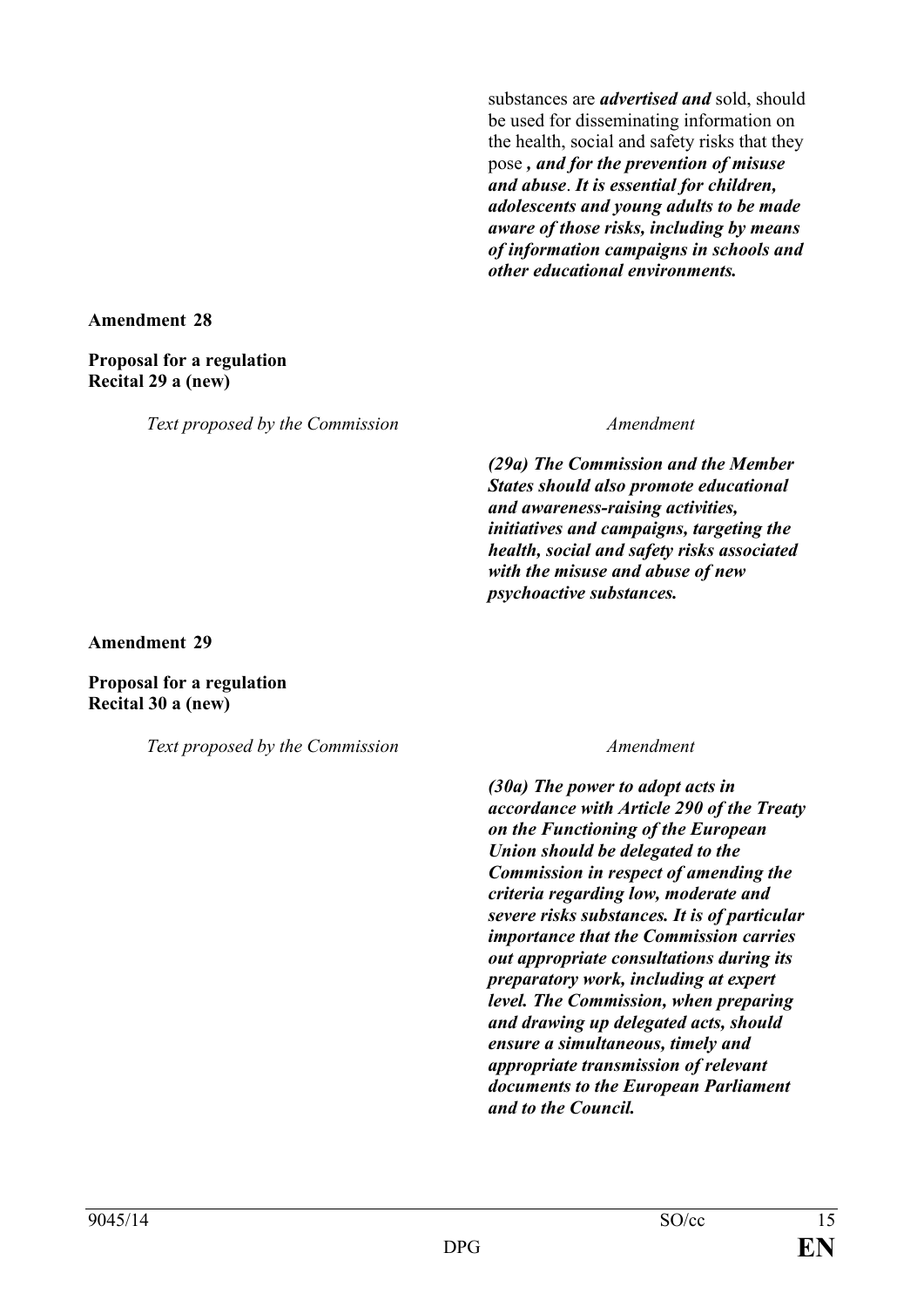## **Proposal for a regulation Recital 32**

### *Text proposed by the Commission Amendment*

(32) The Commission should adopt immediately applicable implementing acts where, in duly justified cases relating to a rapid increase in the number of reported fatalities in several Member States associated with the consumption of the new psychoactive substance concerned, imperative grounds of urgency so require.

### **Amendment 31**

### **Proposal for a regulation Recital 33**

*Text proposed by the Commission Amendment*

(33) In the application of this Regulation, the Commission should consult Member States' experts, relevant Union agencies, civil society *and* economic operators.

# **Amendment 32**

## **Proposal for a regulation Recital 36**

*Text proposed by the Commission Amendment*

(36) This Regulation respects fundamental rights and observes the principles recognised by the Charter of Fundamental Rights of the European Union, including the freedom to conduct a business, the right to property and the right to *an effective remedy*,

(32) The Commission should adopt immediately applicable implementing acts where, in duly justified cases relating to a rapid increase in the number of reported fatalities *and severe health consequences or incidents posing a grave threat to health* in several Member States associated with the consumption of the new psychoactive substance concerned, imperative grounds of urgency so require.

(33) In the application of this Regulation, the Commission should consult Member States' experts, relevant Union agencies, *in particular the EMCDDA,* civil society*,*  economic operators *and any other relevant stakeholder*.

(36) This Regulation respects fundamental rights and observes the principles recognised by the Charter of Fundamental Rights of the European Union *and of the European Convention for the Protection of Human Rights and Fundamental Freedoms*, including the freedom to conduct a business, the right to property*, the right of access to preventive healthcare* and the right to *benefit from medical treatment*,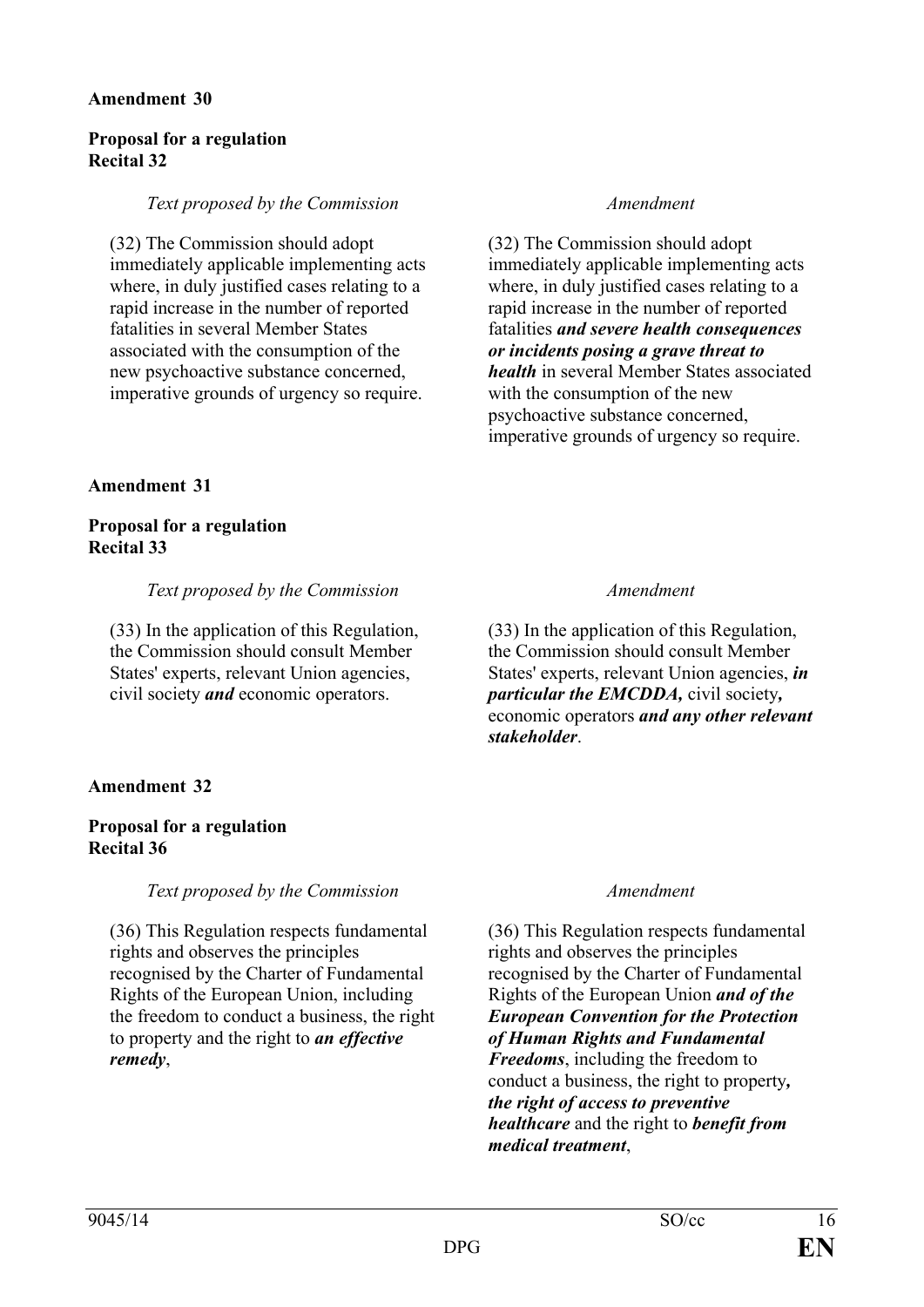### **Proposal for a regulation Article 2 – point a**

#### *Text proposed by the Commission Amendment*

(a) 'new psychoactive substance' means a natural or synthetic substance that, when consumed by a human, has the capacity to produce central nervous system stimulation or depression, resulting in hallucinations, alterations in motor function, thinking, behaviour, perception, awareness or mood, *which* is intended for human consumption *or is likely to be consumed by humans even if not intended for them* with the purpose of inducing one or more of the effects mentioned above, which is neither controlled under the 1961 United Nations Single Convention on Narcotic Drugs, as amended by the 1972 Protocol, nor the 1971 United Nations Convention on Psychotropic Substances; it excludes alcohol, caffeine and tobacco, as well as tobacco products within the meaning of Council Directive 2001/37/EC *of 5 June 2001 on the approximation of the laws, regulations and administrative provisions of the Member States concerning the manufacture, presentation and sale of tobacco products*24;

(a) 'new psychoactive substance' means a natural or synthetic substance that, when consumed by a human, has the capacity to produce central nervous system stimulation or depression, resulting in hallucinations, alterations in motor function, thinking, behaviour, perception, awareness or mood, *whether or not it* is intended for human consumption with the purpose of inducing one or more of the effects mentioned above, which is neither controlled under the 1961 United Nations Single Convention on Narcotic Drugs, as amended by the 1972 Protocol, nor the 1971 United Nations Convention on Psychotropic Substances; it excludes alcohol, caffeine and tobacco, as well as tobacco products within the meaning of Council Directive 2001/37/EC<sup>24</sup>:

<sup>24</sup> OJ L 194, 18.7.2001, p. 26. <sup>24</sup> *Council Directive 2001/37/EC of 5 June 2001 on the approximation of the laws, regulations and administrative provisions of the Member States concerning the manufacture, presentation and sale of tobacco products (*OJ L 194, 18.7.2001, p. 26*)*.

**Amendment 34**

## **Proposal for a regulation Article 4**

*Text proposed by the Commission Amendment*

Insofar as the Union has not adopted Insofar as the Union has not adopted

 $\_$  , and the contribution of the contribution of  $\mathcal{L}_\mathcal{A}$  , and the contribution of  $\mathcal{L}_\mathcal{A}$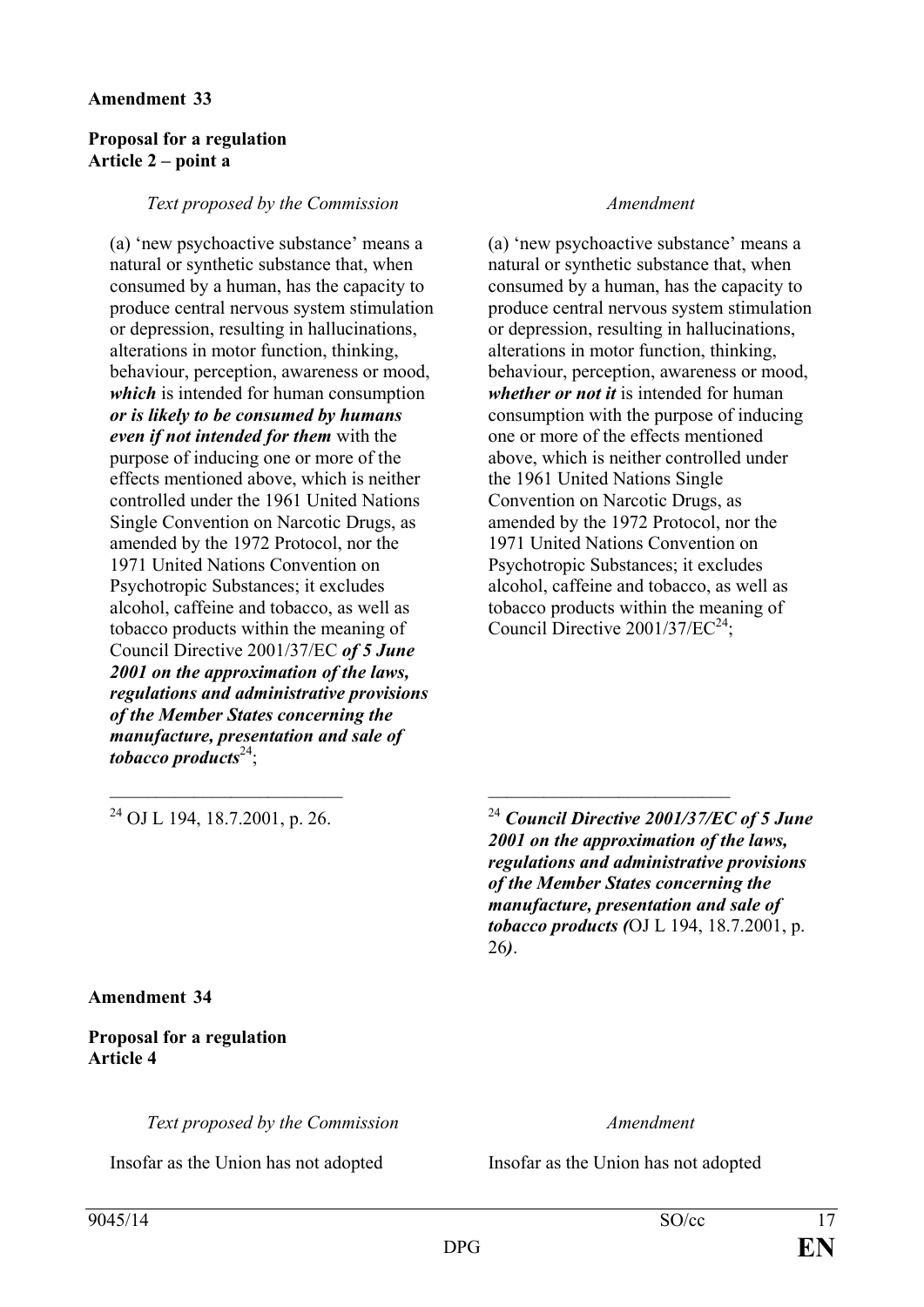measures to subject a new psychoactive substance to market restriction under this Regulation, Member States may adopt technical regulations on such new psychoactive substance in accordance with Directive  $98/34/EC$ .

Member States shall immediately communicate to the Commission any such draft technical regulation on new psychoactive substances, in accordance with Directive 98/34/EC.

## **Amendment 35**

# **Proposal for a regulation Article 5**

## *Text proposed by the Commission Amendment*

National Focal Points within the European Information Network on Drugs and Drug Addiction ('Reitox') and Europol National Units shall provide to the EMCDDA and Europol the available information on the consumption, possible risks, manufacture, extraction, importation, trade, distribution, trafficking, commercial and scientific use of substances that appear to be new psychoactive substances or mixtures.

The EMCDDA and Europol shall communicate that information immediately to Reitox and the Europol National Units.

measures to subject a new psychoactive substance to market restriction under this Regulation, *or when the Commission has not adopted a restriction measure pursuant to Article 11,* Member States may adopt technical regulations on such new psychoactive substance in accordance with Directive 98/34/EC.

Member States shall immediately communicate to the Commission any such draft technical regulation on new psychoactive substances, in accordance with Directive 98/34/EC.

*If a Member State has information relating to what appears to be a new psychoactive substance or mixture, its* National Focal Points within the European Information Network on Drugs and Drug Addiction ("Reitox") and Europol National Units shall *collect and* provide *in a timely manner* to the EMCDDA and Europol the available information on the *detection and identification*, consumption *and its patterns*, *serious intoxication or deaths*, possible risks *as well as the toxicity level*, *data concerning* manufacture, extraction, importation, trade, distribution *and its channels*, trafficking, commercial and scientific use of substances that appear to be new psychoactive substances or mixtures.

The EMCDDA and Europol shall communicate that information immediately to Reitox, the Europol National Units *and the European Medicines Agency*.

*To enable a more effective response to the rapid emergence and spread of new psychoactive substances across the Union, the information exchange mechanism (the 'Early Warning System') shall be maintained and further developed, in*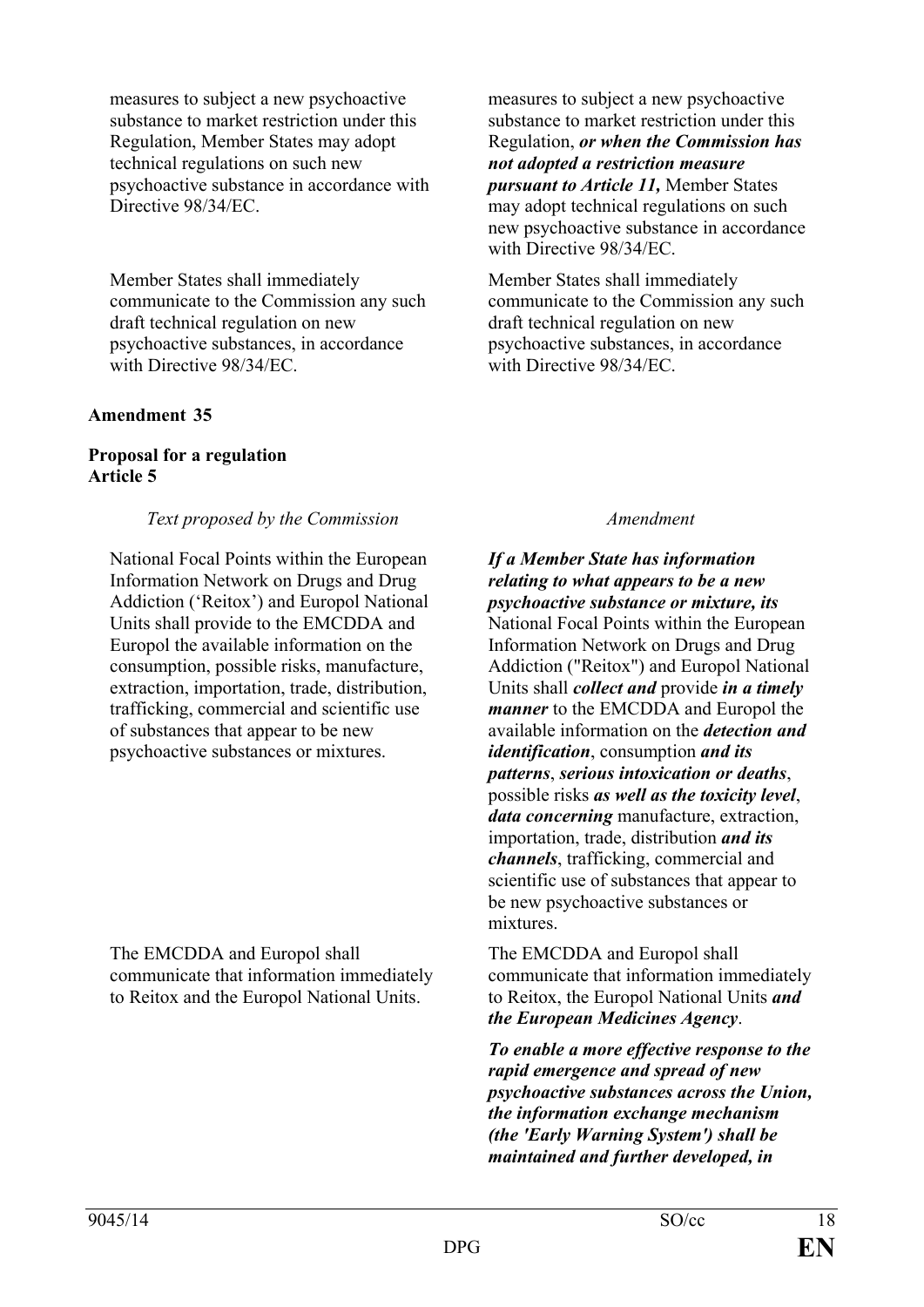*particular as regards to the collection and management of data on the detection and identification of new psychoactive substances.*

### **Amendment 36**

### **Proposal for a regulation Article 6**

## *Text proposed by the Commission Amendment*

1. Where the EMCDDA and Europol, or the Commission, consider that the information shared on a new psychoactive substance notified by several Member States gives rise to concerns across the Union because of the health, social and safety risks that the new psychoactive substance may pose, the EMCDDA and Europol shall draw up a joint report on the new psychoactive substance.

2. The joint report shall contain the following information:

(a) the nature of the risks that the new psychoactive substance poses when consumed by humans and the scale of the risk to public health, as referred to in Article 9(1);

(b) the chemical and physical identity of the new psychoactive substance, the methods and, if known, the chemical precursors used for its manufacture or extraction, and other new psychoactive substances with a similar chemical structure that have emerged;

(c) the commercial and industrial use of the new psychoactive substance, as well as its use for scientific research and development purposes;

(d) the human and veterinary medical use of the new psychoactive substance, including as an active substance in a

1. Where the EMCDDA and Europol, or the Commission, consider that the information shared on a new psychoactive substance notified by several Member States gives rise to concerns across the Union because of the health, social and safety risks that the new psychoactive substance may pose, *or in response to a reasoned request from more than one Member State,* the EMCDDA and Europol shall draw up a joint report on the new psychoactive substance.

2. The joint report shall contain the following information:

(a) the nature of the risks that the new psychoactive substance poses when consumed by humans, *including contraindications with other substances when available* and the scale of the risk to public health, as referred to in Article 9(1);

(b) the chemical and physical identity of the new psychoactive substance, the methods and, if known, the chemical precursors used for its manufacture or extraction, and other new psychoactive substances with a similar chemical structure that have emerged *or which may reasonably be expected to emerge, based on scientific assessment*;

(c) the commercial and industrial use of the new psychoactive substance, as well as its use for scientific research and development purposes;

(d) the human and veterinary medical use of the new psychoactive substance, including as an active substance in a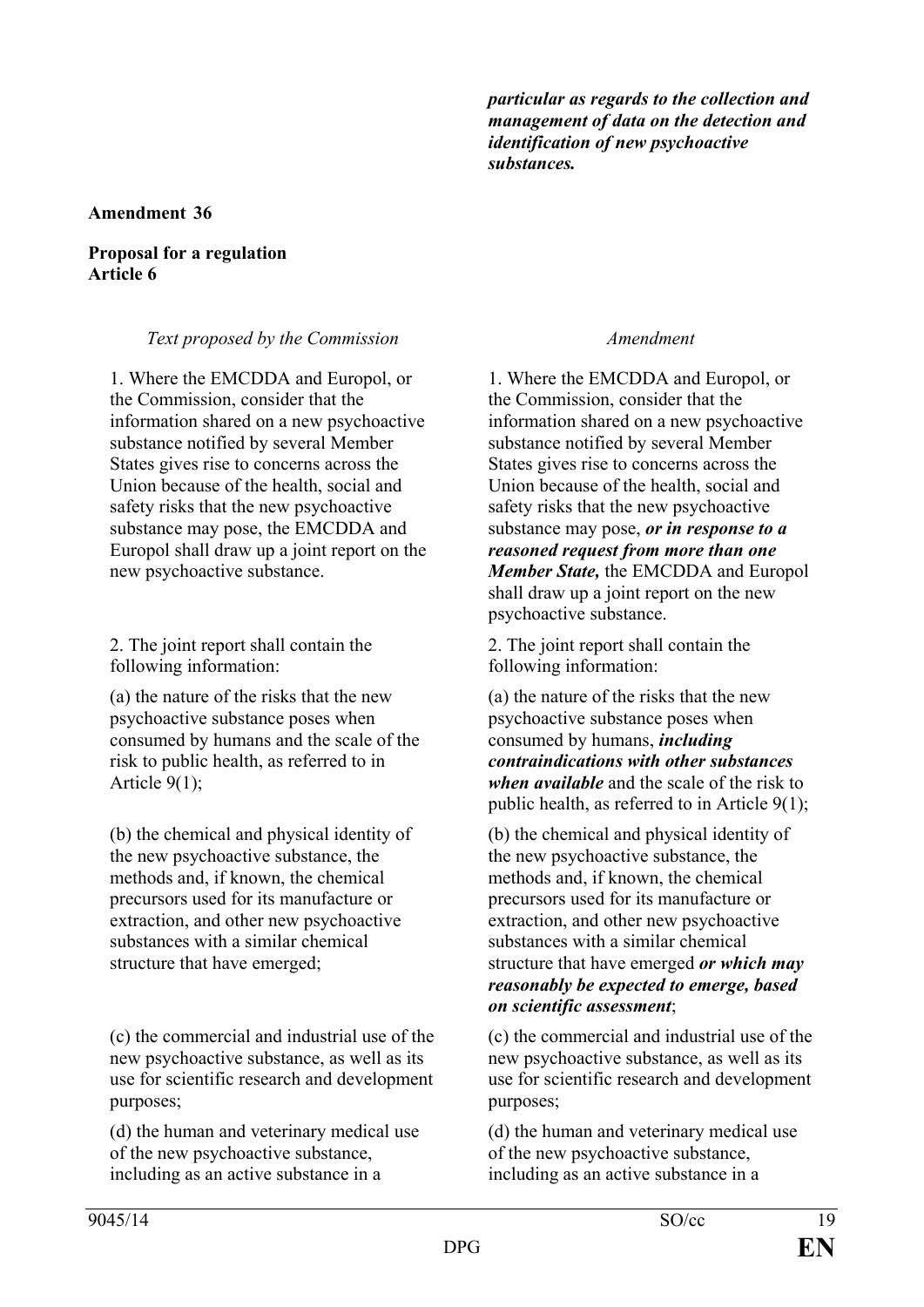medicinal product or veterinary medicinal product;

(e) the involvement of criminal groups in the manufacture, distribution or trade in the new psychoactive substance, and any use of the new psychoactive substance in the manufacture of narcotic drugs or psychotropic substances;

(f) whether the new psychoactive substance is currently under assessment, or has been under assessment, by the United Nations system;

(g) whether the new psychoactive substance is subject to any restriction measures in the Member States;

(h) any existing prevention and treatment measure in place to address the consequences of the use of the new psychoactive substance.

3. The EMCDDA and Europol shall request the National Focal Points and the Europol National Units to provide additional information on the new psychoactive substance. They shall provide that information within four weeks from receipt of the request.

4. The EMCDDA and Europol shall request the European Medicines Agency to provide information on whether, in the Union or in any Member State, the new psychoactive substance is:

(a) an active substance in a medicinal product or a veterinary medicinal product that has obtained a marketing authorisation;

(b) an active substance in a medicinal product or a veterinary medicinal product that is the subject of an application for a marketing authorisation;

(c) an active substance in a medicinal product or a veterinary medicinal product that has obtained a marketing authorisation, but the marketing authorisation has been suspended by the

medicinal product or veterinary medicinal product;

(e) the involvement of criminal groups in the manufacture, distribution or trade in the new psychoactive substance, and any use of the new psychoactive substance in the manufacture of narcotic drugs or psychotropic substances;

(f) whether the new psychoactive substance is currently under assessment, or has been under assessment, by the United Nations system;

(g) whether the new psychoactive substance is subject to any restriction measures in the Member States;

(h) any existing prevention and treatment measure in place to address the consequences of the use of the new psychoactive substance.

3. The EMCDDA and Europol shall request the National Focal Points and the Europol National Units to provide additional information on the new psychoactive substance. They shall provide that information within four weeks from receipt of the request.

4. The EMCDDA and Europol shall request the European Medicines Agency, *which should consult the competent authorities for medicines of Member States,* to provide information on whether, in the Union or in any Member State, the new psychoactive substance is:

(a) an active substance in a medicinal product or a veterinary medicinal product that has obtained a marketing authorisation;

(b) an active substance in a medicinal product or a veterinary medicinal product that is the subject of an application for a marketing authorisation;

(c) an active substance in a medicinal product or a veterinary medicinal product that has obtained a marketing authorisation, but the marketing authorisation has been suspended by the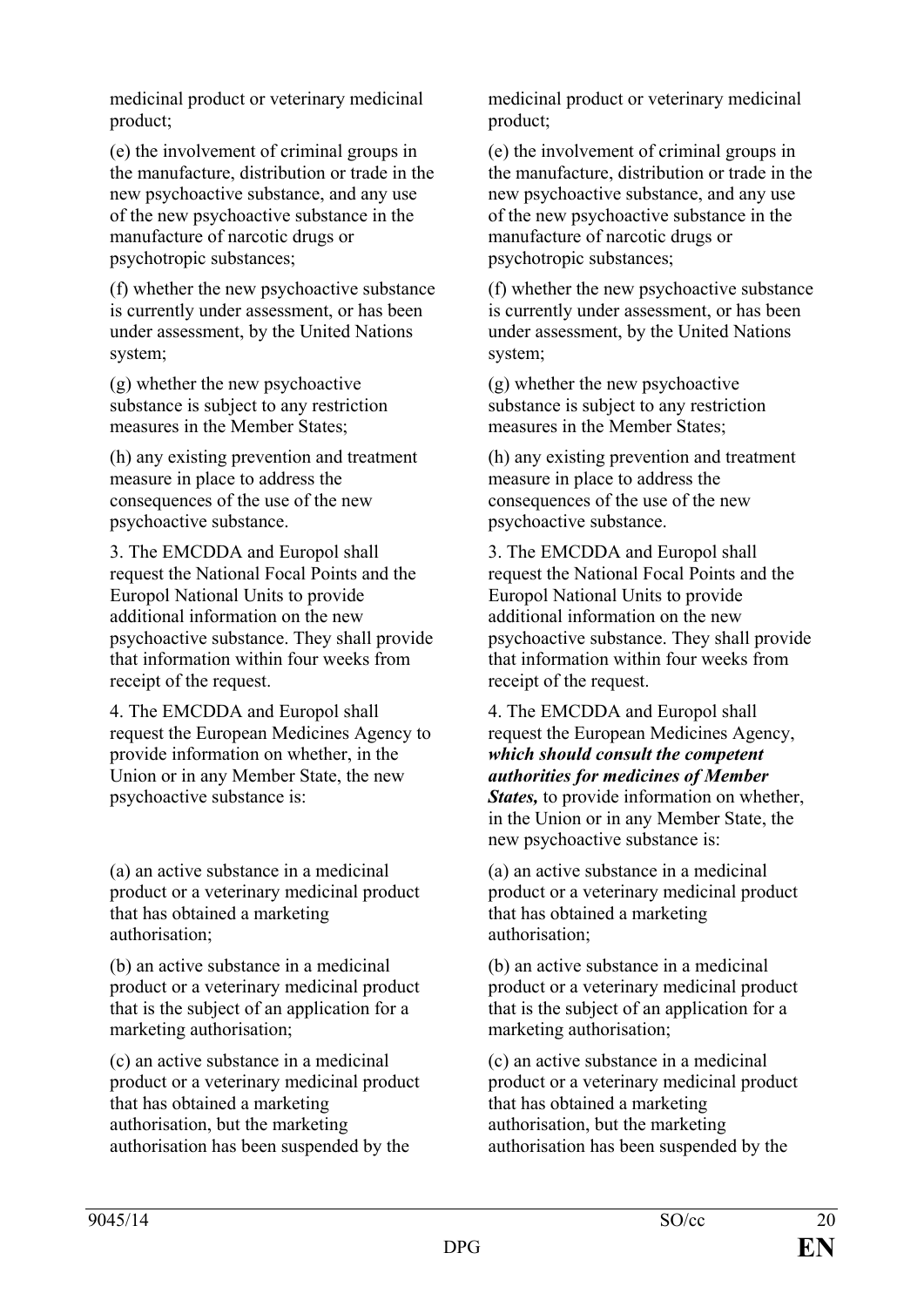(d) an active substance in an unauthorised medicinal product in accordance with Article 5 of Directive 2001/83/EC or in a veterinary medicinal product prepared extemporaneously by a person authorised to do so under national legislation in accordance with Article 10(c) of Directive 2001/82/EC.

Member States shall provide the European Medicines Agency with the above information, if so requested by it.

The European Medicines Agency shall provide the information at its disposal within four weeks from receipt of the request from the EMCDDA.

5. The EMCDDA shall request the European Chemicals Agency and the European Food Safety Authority to provide the information and data at their disposal on the new psychoactive substance. The EMCDDA shall respect the conditions on use of the information, which are communicated to the EMCDDA by the European Chemicals Agency and the European Food Safety Authority, including conditions on information and data security and protection of confidential business information.

The European Chemicals Agency and the European Food Safety Authority shall provide the information and data at their disposal within four weeks from receipt of the request.

6. The EMCDDA and Europol shall submit the joint report to the Commission within eight weeks from the request for additional information referred to in paragraph 3.

When the EMCDDA and Europol collect information on mixtures or on several new psychoactive substances with similar chemical structure, they shall submit individual joint reports to the Commission within ten weeks from the request for

competent authority; competent authority;

(d) an active substance in an unauthorised medicinal product in accordance with Article 5 of Directive 2001/83/EC or in a veterinary medicinal product prepared extemporaneously by a person authorised to do so under national legislation in accordance with Article 10(c) of Directive 2001/82/EC.

Member States shall provide the European Medicines Agency with the above information *without undue delay*, if so requested by it.

The European Medicines Agency shall provide the information at its disposal within four weeks from receipt of the request from the EMCDDA.

5. The EMCDDA shall request the European Chemicals Agency, *the European Centre for Disease Prevention and Control (ECDC)* and the European Food Safety Authority to provide the information and data at their disposal on the new psychoactive substance. The EMCDDA shall respect the conditions on use of the information, which are communicated to the EMCDDA by the European Chemicals Agency, *ECDC* and the European Food Safety Authority, including conditions on information and data security and protection of confidential *data, including sensitive data or* business information.

The European Chemicals Agency, *ECDC* and the European Food Safety Authority shall provide the information and data at their disposal within four weeks from receipt of the request.

6. The EMCDDA and Europol shall submit the joint report to the Commission within eight weeks from the request for additional information referred to in paragraph 3.

When the EMCDDA and Europol collect information on mixtures or on several new psychoactive substances with similar chemical structure, they shall submit individual joint reports to the Commission within ten weeks from the request for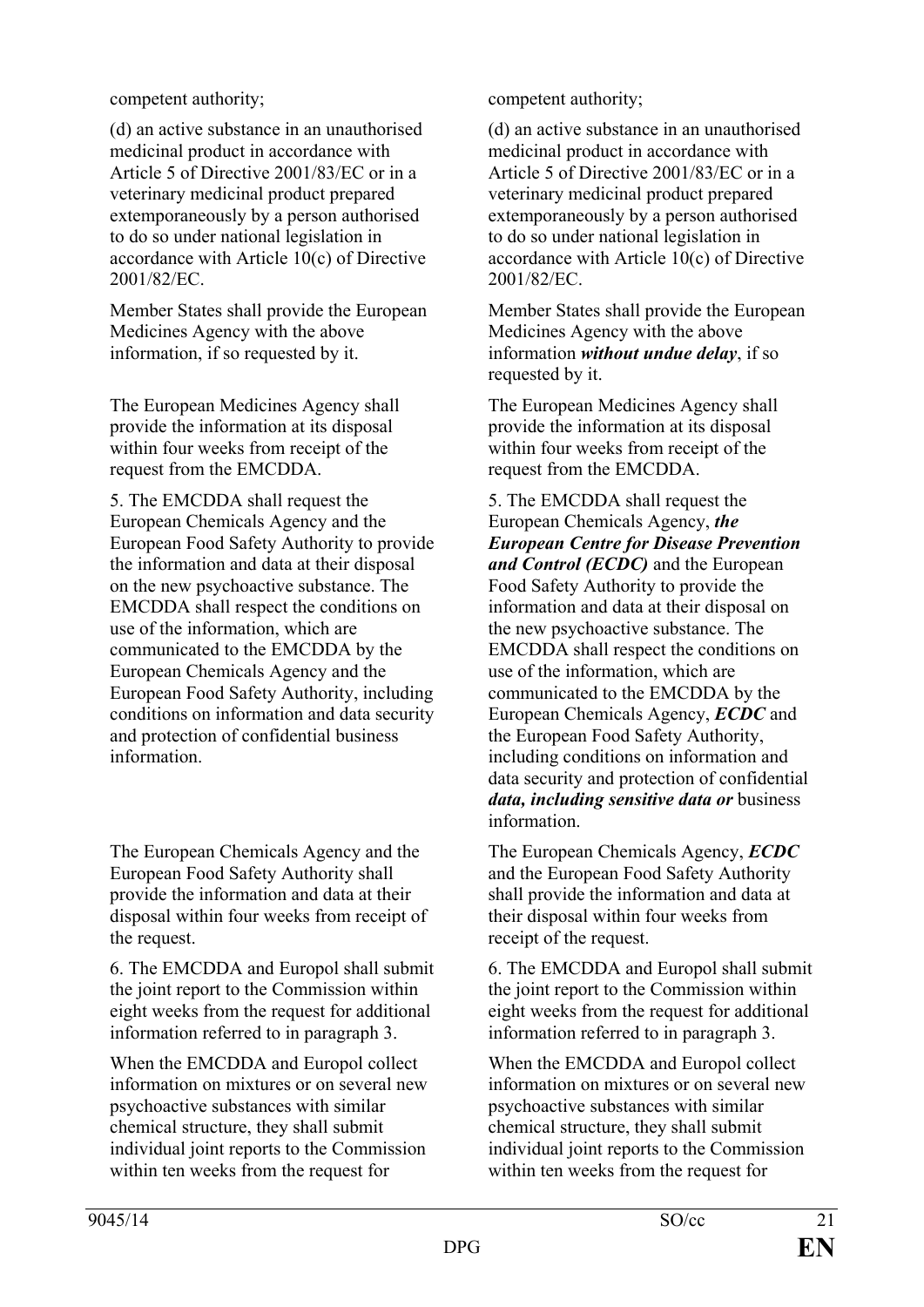additional information referred to in paragraph 3.

# **Amendment 37**

### **Proposal for a regulation Article 7**

# *Text proposed by the Commission Amendment*

1. Within four weeks from the receipt of the joint report referred to in Article 6, the Commission may request the EMCDDA to assess the potential risks posed by the new psychoactive substance and to draw up a risk assessment report. The risk assessment shall be conducted by the Scientific Committee of the EMCDDA.

2. The risk assessment report shall include an analysis of the criteria and of the information referred to in Article 10(2) to enable the Commission to determine the level of health, social and safety risks that the new psychoactive substance poses.

3. The Scientific Committee of the EMCDDA shall assess the risks during a special meeting. The Committee may be extended by not more than five experts, representing the scientific fields relevant for ensuring a balanced assessment of the risks of the new psychoactive substance. The Director of the EMCDDA shall designate them from a list of experts. The Management Board of the EMCDDA shall approve the list of experts every three years. The Commission, the EMCDDA, Europol and the European Medicines Agency shall each have the right to nominate two observers.

4. The Scientific Committee of the EMCDDA shall carry out the risk assessment on the basis of information on the risks of the substance and on its uses, including commercial and industrial uses, provided by the Member States, the Commission, the EMCDDA, Europol, the European Medicines Agency, the European additional information referred to in paragraph 3.

1. Within four weeks from the receipt of the joint report referred to in Article 6 the Commission may request the EMCDDA to assess the potential risks posed by the new psychoactive substance and to draw up a risk assessment report. The risk assessment shall be conducted by the Scientific Committee of the EMCDDA.

2. The risk assessment report shall include an analysis of the criteria and of the information referred to in Article 10(2) to enable the Commission to determine the level of health, social and safety risks that the new psychoactive substance poses.

3. The Scientific Committee of the EMCDDA shall assess the risks during a special meeting. The Committee may be extended by not more than five experts, *including a psychologist specialising in addiction,* representing the scientific fields relevant for ensuring a balanced assessment of the risks of the new psychoactive substance. The Director of the EMCDDA shall designate them from a list of experts. The Management Board of the EMCDDA shall approve the list of experts every three years. The *European Parliament, the Council*, *the* Commission, the EMCDDA, Europol and the European Medicines Agency shall each have the right to nominate two observers.

4. The Scientific Committee of the EMCDDA shall carry out the risk assessment on the basis of information on the risks of the substance and on its uses, *such as its patterns and dosage,* including commercial and industrial uses, provided by the Member States, the Commission, the EMCDDA, Europol, the European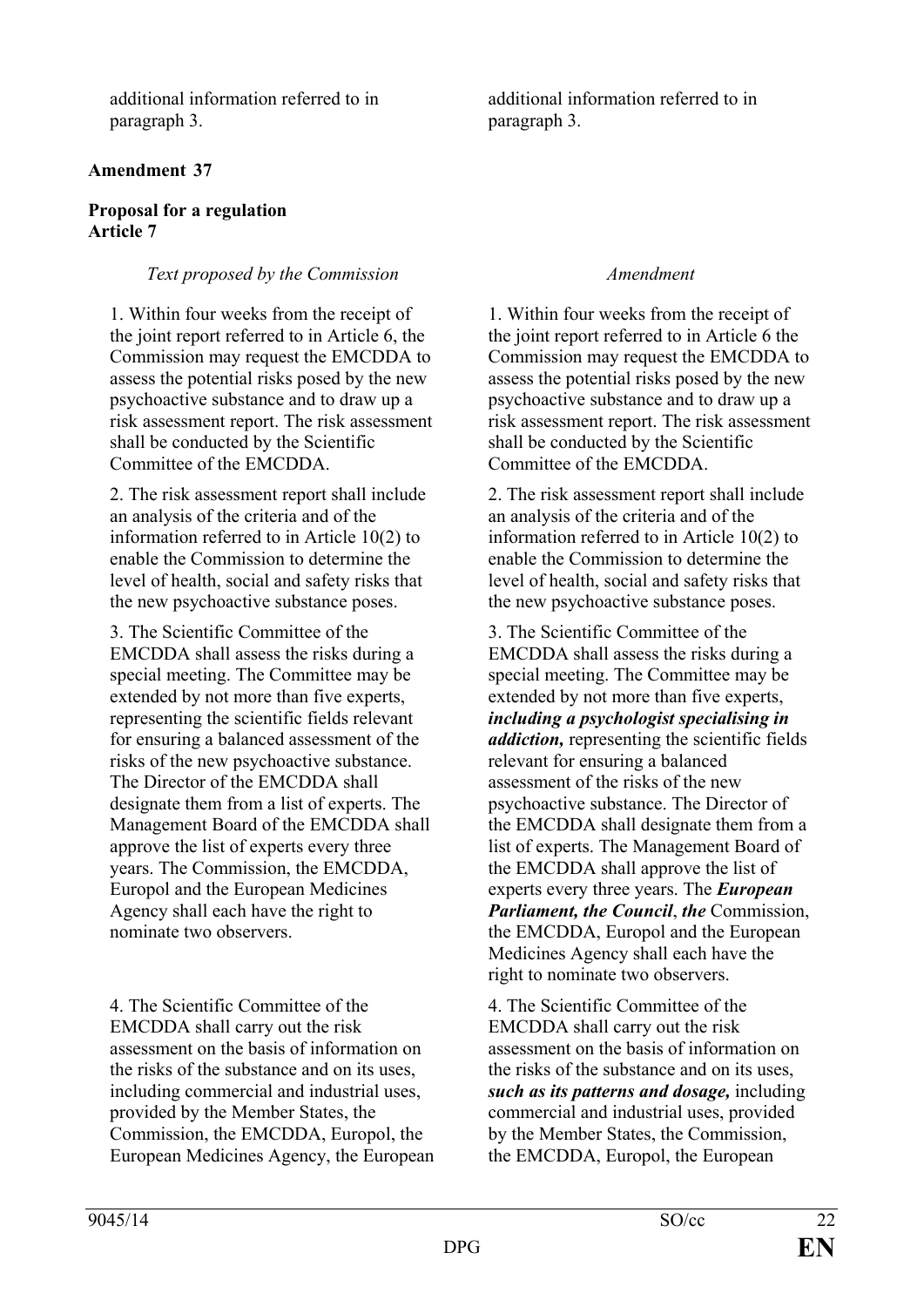Chemicals Agency, the European Food Safety Authority and on the basis of any other relevant scientific evidence. It shall take into consideration all opinions held by its members. The EMCDDA shall support the risk assessment and shall identify information needs, including targeted studies or tests.

5. The EMCDDA shall submit the risk assessment report to the Commission within twelve weeks from the date when it received the request from the Commission.

6. Upon request of the EMCDDA, the Commission may extend the period to complete the risk assessment by no more than twelve weeks to allow for additional research and data collection to take place. The EMCDDA shall submit such a request to the Commission within six weeks from the launch of the risk assessment. If within two weeks of such request being made the Commission has not objected to such request, the risk assessment shall be so extended.

## **Amendment 38**

### **Proposal for a regulation Article 8 – paragraph 1**

## *Text proposed by the Commission Amendment*

1. No risk assessment shall be carried out where the new psychoactive substance is at an advanced stage of assessment within the United Nations system, namely once the World Health Organisation expert committee on drug dependence has published its critical review together with a written recommendation, except where there is significant information that is new or of particular relevance for the Union and that has not been taken into account by the United Nations system.

Medicines Agency, the European Chemicals Agency, *the ECDC*, the European Food Safety Authority and on the basis of any other relevant scientific evidence. It shall take into consideration all opinions held by its members. The EMCDDA shall support the risk assessment and shall identify information needs, including targeted studies or tests.

5. The EMCDDA shall submit the risk assessment report to the Commission within twelve weeks from the date when it received the request from the Commission.

6. Upon request of the EMCDDA, the Commission may extend the period to complete the risk assessment by no more than twelve weeks to allow for additional research and data collection to take place. The EMCDDA shall submit such a request to the Commission within six weeks from the launch of the risk assessment. If within two weeks of such request being made the Commission has not objected to such request, the risk assessment shall be so extended.

1. No risk assessment shall be carried out where the new psychoactive substance is at an advanced stage of assessment within the United Nations system, namely once the World Health Organisation expert committee on drug dependence has published its critical review together with a written recommendation, except where there is significant *and concrete* information that is new or of particular relevance for the Union and that has not been taken into account by the United Nations system*, which is to be mentioned in the assessment report*.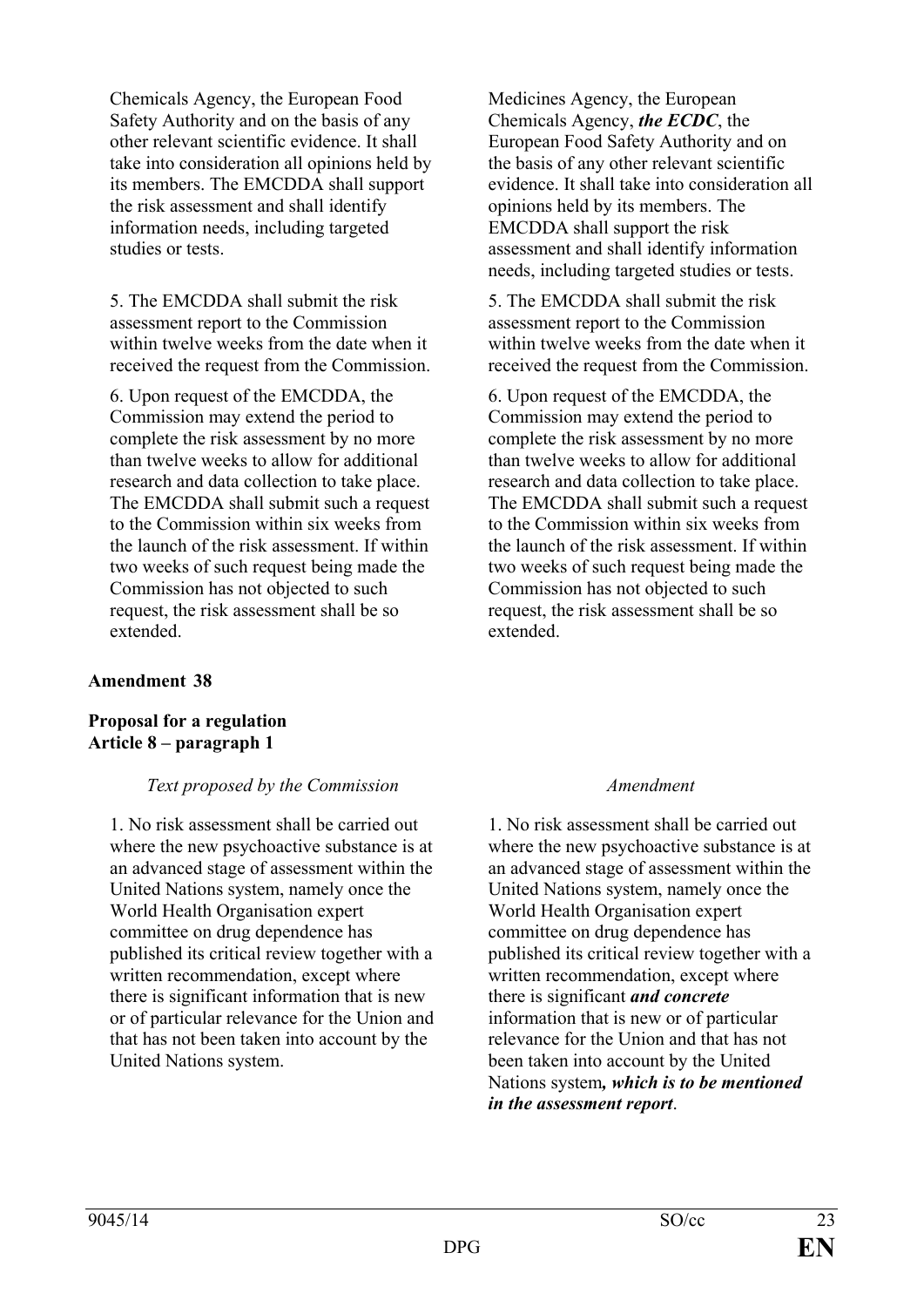## **Proposal for a regulation Article 8 – paragraph 2**

### *Text proposed by the Commission Amendment*

2. No risk assessment shall be carried out where the new psychoactive substance has been assessed within the United Nations system, but it has been decided not to schedule it under the 1961 Single Convention on Narcotic Drugs, as amended by the 1972 Protocol, or the 1971 Convention on Psychotropic Substances, except where there is significant information that is new or of particular relevance for the Union.

2. No risk assessment shall be carried out where the new psychoactive substance has been assessed within the United Nations system, but it has been decided not to schedule it under the 1961 Single Convention on Narcotic Drugs, as amended by the 1972 Protocol, or the 1971 Convention on Psychotropic Substances, except where there is significant *and concrete* information that is new or of particular relevance for the Union*, the reasons for which shall be indicated in the assessment report*.

**Amendment 40**

**Proposal for a regulation Article 8 – paragraph 4 (new)**

*Text proposed by the Commission Amendment*

*4. However, the risk assessment shall be carried out if at Union level there are sufficient data available to suggest the need for a joint report of the EMCDDA and Europol.*

# **Amendment 41**

## **Proposal for a regulation Article 9**

# *Text proposed by the Commission Amendment*

1. Where it requests a risk assessment of a new psychoactive substance pursuant to Article 7(1), the Commission shall, by means of a Decision, prohibit the making available on the market to consumers of the new psychoactive substance if, based on existing information, it poses immediate risks to public health, evidenced by:

(a) reported fatalities and severe health (a) reported fatalities and severe health

1. Where it requests a risk assessment of a new psychoactive substance pursuant to Article 7(1), the Commission shall, by means of a Decision, prohibit the making available on the market to consumers of the new psychoactive substance if, based on existing information, it poses immediate risks to public health, evidenced by: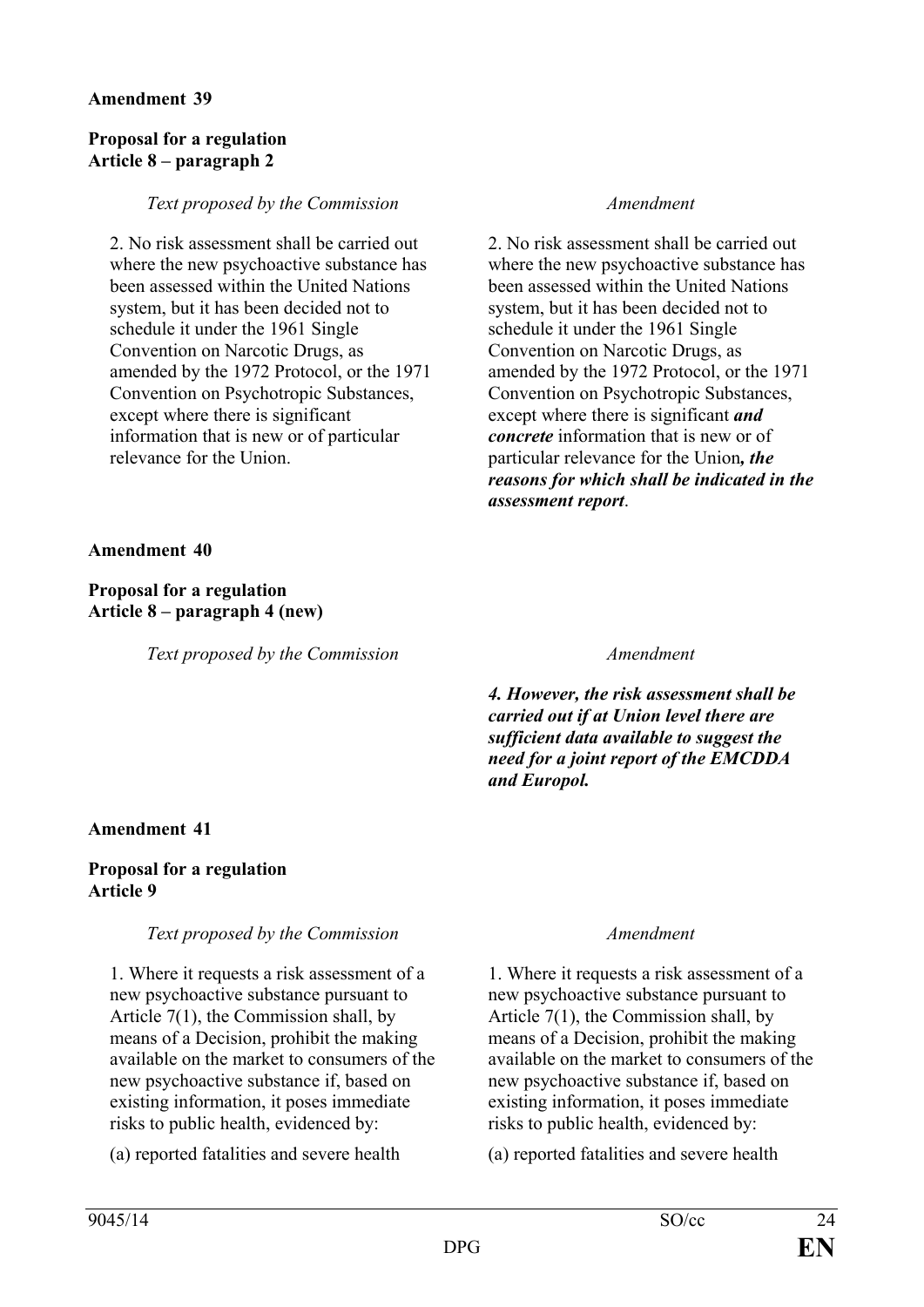consequences associated with the consumption of the new psychoactive substance in *several* Member States, related to the *serious acute* toxicity of the new psychoactive substance;

(b) the prevalence and patterns of use of the new psychoactive substance in the general population and in specific groups, in particular frequency, quantities and modality of use, its availability to consumers and the potential for diffusion, which indicate that the scale of the risk is considerable.

2. The Commission shall adopt the Decision referred to in paragraph 1 by means of implementing acts. Those implementing acts shall be adopted in accordance with the examination procedure referred to in Article 19(2).

On duly justified imperative grounds of urgency relating to a rapid increase in the number of reported fatalities in several Member States associated with the consumption of the new psychoactive substance concerned, the Commission shall adopt immediately applicable implementing acts in accordance with the procedure laid down in Article 19(3).

3. The market restriction contained in the Decision referred to in paragraph 1 shall not exceed a period of twelve months.

consequences associated with the consumption of the new psychoactive substance *including contraindications with other substances when available,* in Member States, related to the toxicity of the new psychoactive substance;

(b) the prevalence and patterns of use of the new psychoactive substance in the general population and in specific groups, in particular frequency, quantities and modality of use, its availability to consumers and the potential for diffusion, which indicate that the scale of the risk is considerable.

2. The Commission shall adopt the Decision referred to in paragraph 1 by means of implementing acts. Those implementing acts shall be adopted in accordance with the examination procedure referred to in Article 19(2).

On duly justified imperative grounds of urgency relating to a rapid increase in the number of reported fatalities in several Member States associated with the consumption of the new psychoactive substance concerned, the Commission shall adopt immediately applicable implementing acts in accordance with the procedure laid down in Article 19(3).

3. The market restriction contained in the Decision referred to in paragraph 1 shall not exceed a period of twelve months. *If the level of health, social and safety risks posed by the new psychoactive substance justifies the introduction of permanent restriction measures, the duration of the temporary market restriction may be extended by a further 12 months, in the absence of permanent market restriction.*

# **Amendment 42**

## **Proposal for a regulation Article 10**

*Text proposed by the Commission Amendment*

1. The Commission shall determine the level of the health, social and safety risks

1. The Commission shall, *without undue delay,* determine the level of the health,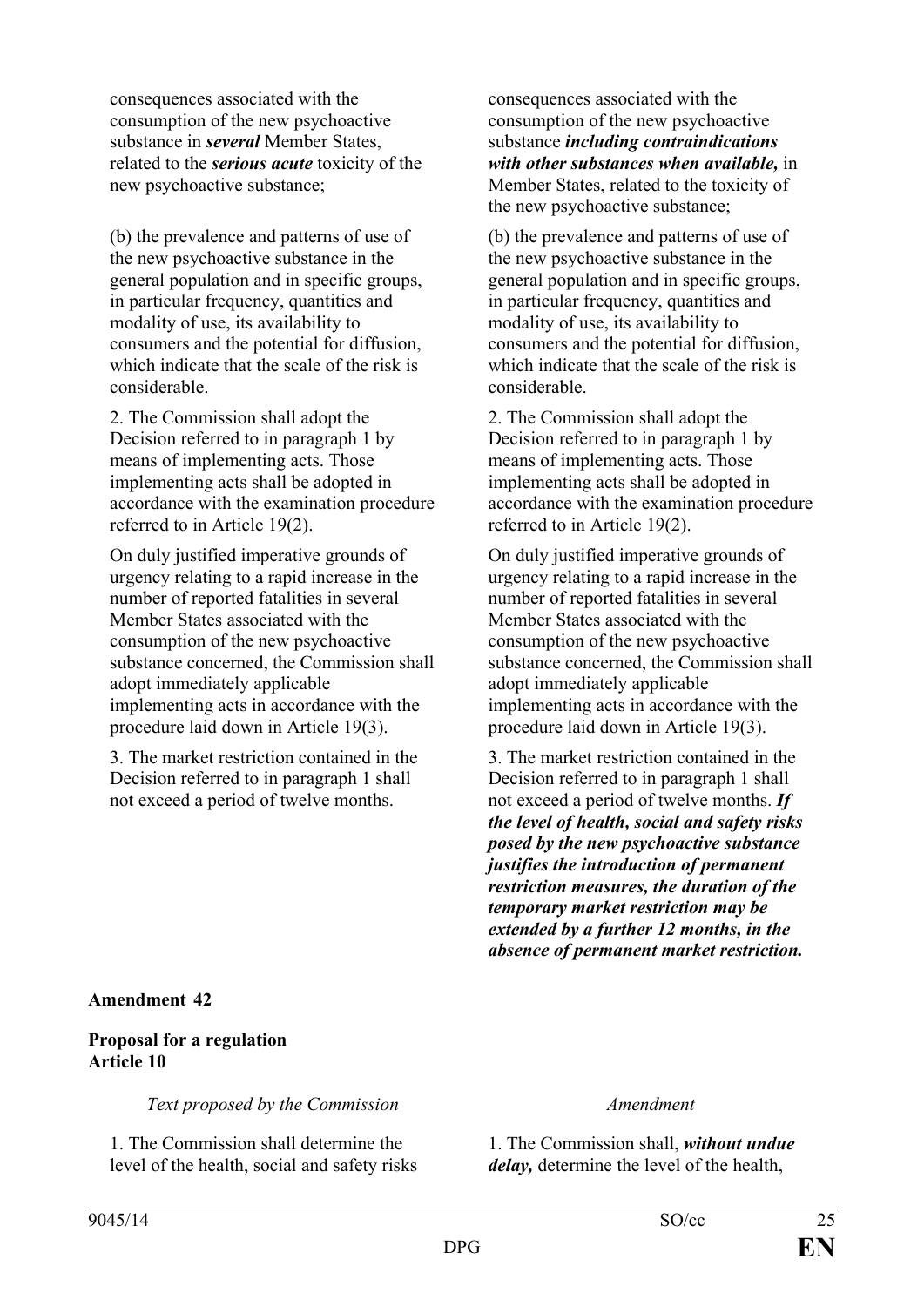posed by the new psychoactive substance on which a risk assessment report was drafted. It shall do so on the basis of all available evidence, in particular the risk assessment report.

2. The Commission shall take the following criteria into account when determining the level of risk of a new psychoactive substance:

(a) the harm to health caused by the consumption of the new psychoactive substance associated with its acute and chronic toxicity, abuse liability and dependence-producing potential, in particular injury, disease, and physical and mental impairment;

(b) the social harm caused to individuals and to society, in particular its impact on social functioning, public order and criminal activities, organised crime activity associated with the new psychoactive substance, illicit profits generated by the production, trade and distribution of the new psychoactive substance, and associated economic costs of the social harm;

(c) the risks to safety, in particular the spread of diseases, including transmission of blood borne viruses, the consequences of physical and mental impairment on the ability to drive, the impact of the manufacture, transport and disposal of the new psychoactive substance and associated waste materials on the environment.

The Commission shall also take into account the prevalence and patterns of use of the new psychoactive substance in the general population and in specific groups, its availability to consumers, its potential for diffusion, the number of Member States where it poses health, social and safety risks, the extent of its commercial and industrial use, and its use for scientific research and development purposes.

social and safety risks posed by the new psychoactive substance on which a risk assessment report was drafted. It shall do so on the basis of all available evidence, in particular the risk assessment report.

2. The Commission shall take the following criteria into account when determining the level of risk of a new psychoactive substance:

(a) the harm to health caused by the consumption of the new psychoactive substance associated with its acute and chronic toxicity, *contraindications with other substances when available,* abuse liability and dependence-producing potential, in particular injury, disease, *aggression, as well as* physical and mental impairment;

(b) the social harm caused to individuals and to society, in particular *based on* its impact on social functioning, public order and criminal activities, organised crime activity associated with the new psychoactive substance, illicit profits generated by the production, trade and distribution of the new psychoactive substance, and associated economic costs of the social harm;

(c) the risks to *public* safety, in particular *based on* the spread of diseases, including transmission of blood borne viruses, the consequences of physical and mental impairment on the ability to drive, the impact of the manufacture, transport and disposal of the new psychoactive substance and associated waste materials on the environment.

The Commission shall also take into account the prevalence and patterns of use of the new psychoactive substance in the general population and in specific groups, its availability to consumers, its potential for diffusion, the number of Member States where it poses health, social and safety risks, the extent of its commercial and industrial use, and its use for scientific research and development purposes.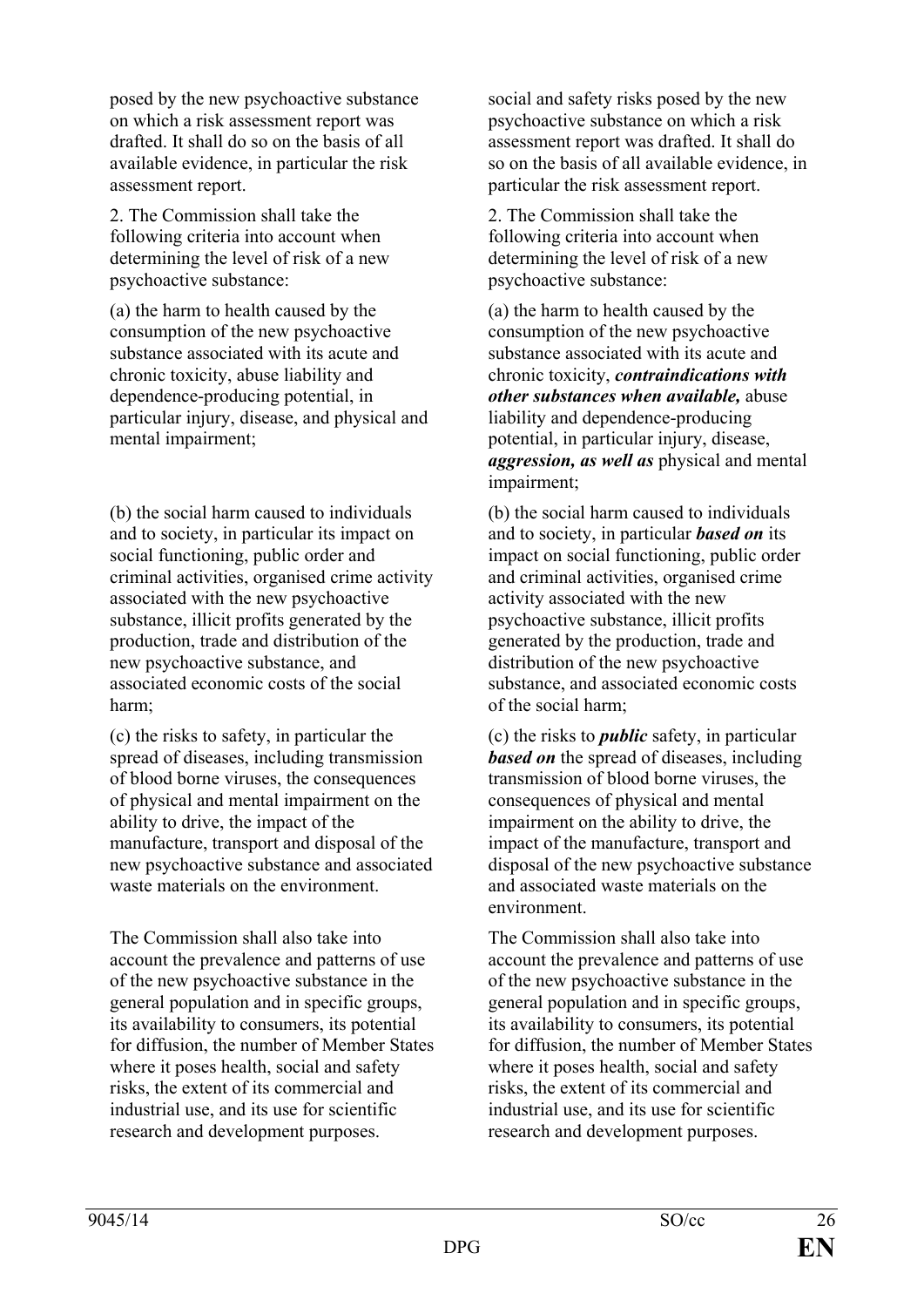# **Proposal for a regulation Article 11**

## *Text proposed by the Commission Amendment*

The Commission shall not adopt restriction measures on a new psychoactive substance if, based on existing evidence, it poses, overall, low health, social and safety risks*, in particular*:

(a) the harm to health caused by the consumption of the new psychoactive substance associated with its acute and chronic toxicity, abuse liability and dependence-producing potential, is *limited, as it provokes minor injury and disease, and minor physical or mental impairment*;

(b) the social harm caused to individuals and to society is limited, in particular *regarding* its impact on social functioning and public order, criminal activities associated with the new psychoactive substance is low, illicit profits generated by the production, trade and distribution of the new psychoactive substance and associated economic costs are non-existent or negligible;

(c) the risks to safety are limited, in particular low risk of spread of diseases, including transmission of blood borne viruses, non-existent or low consequences of physical and mental impairment on the ability to drive, and the impact of the manufacture, transport and disposal of the new psychoactive substance and associated waste materials on the environment is low.

## Low risks Low risks *at Union level*

The Commission shall not adopt restriction measures on a new psychoactive substance if, based on *the* existing evidence *and on the following criteria*, it poses, overall, low health, social and safety risks *at Union level*:

(a) the harm to health caused by the consumption of the new psychoactive substance associated with its acute and chronic toxicity, abuse liability and dependence-producing potential, is *insignificant*;

(b) the social harm caused to individuals and to society is limited, in particular *based on* its impact on social functioning and public order, criminal activities associated with the new psychoactive substance is low, illicit profits generated by the production, trade and distribution of the new psychoactive substance and associated economic costs are non-existent or negligible;

(c) the risks to *public* safety are limited, in particular *based on a* low risk of spread of diseases, including transmission of blood borne viruses, non-existent or low consequences of physical and mental impairment on the ability to drive, and the impact of the manufacture, transport and disposal of the new psychoactive substance and associated waste materials on the environment is low.

*Where the decision to not adopt restriction measures on a new psychoactive substance that is considered to pose overall low health, social and safety risk at Union level was based on a partial or total lack of evidence, it shall include an appropriate reference in the*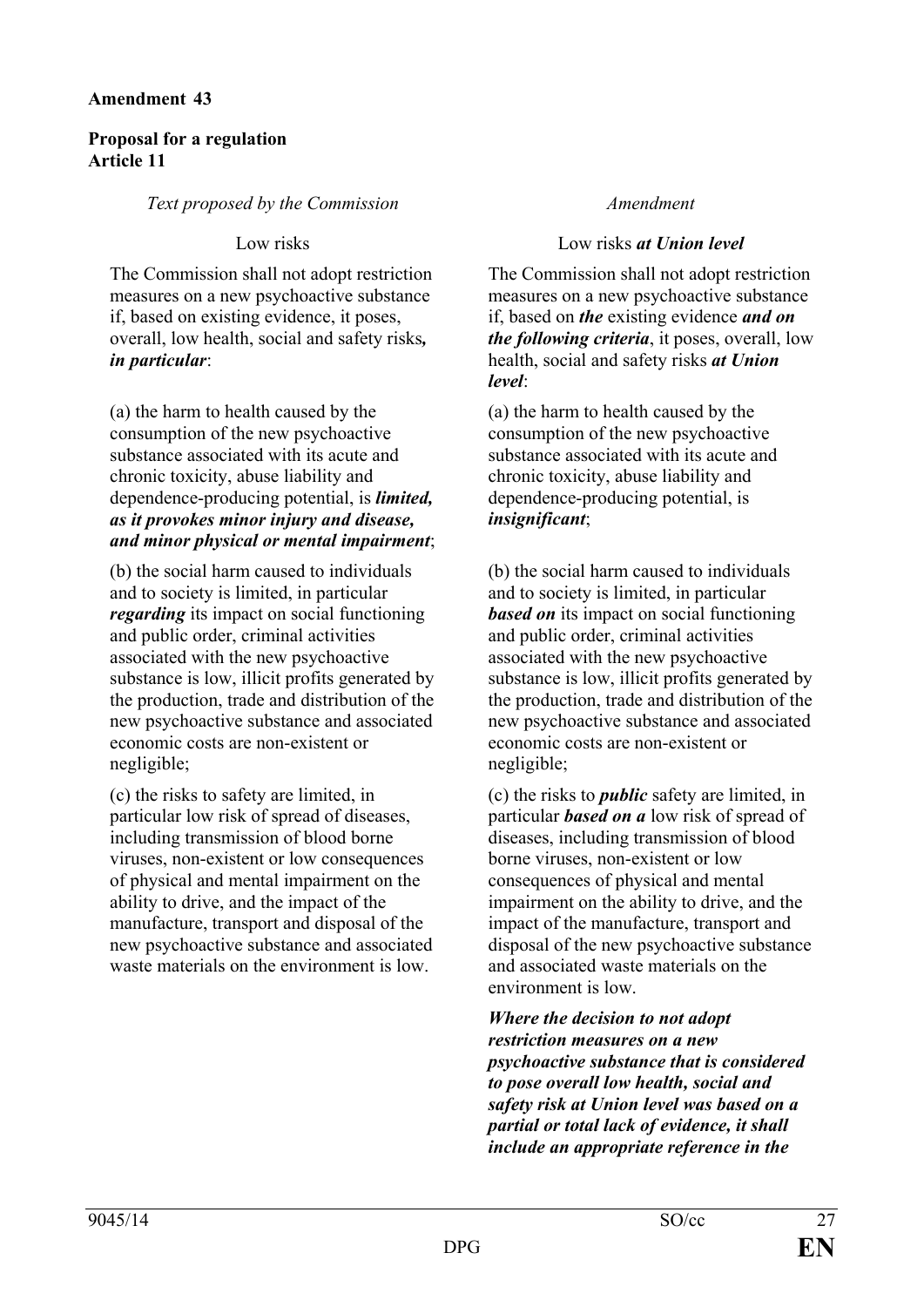# *justification.*

# **Amendment 44**

# **Proposal for a regulation Article 12**

# *Text proposed by the Commission Amendment*

## Moderate risks and permanent consumer market restriction

1. The Commission shall, by means of a Decision, without undue delay, prohibit the making available on the market to consumers of the new psychoactive substance if, based on existing evidence, it poses, overall, moderate health, social and safety risks*, in particular*:

(a) the harm to health caused by the consumption of the new psychoactive substance associated with its acute and chronic toxicity, abuse liability and dependence-producing potential, is moderate, as it generally provokes nonlethal injury and disease, and moderate physical or mental impairment;

(b) the social harm caused to individuals and to society is moderate, in particular *regarding* its impact on social functioning and public order, producing public nuisance; criminal activities and organised crime activity associated with the substance are sporadic, illicit profits and economic costs are moderate;

(c) the risks to safety are moderate, in particular sporadic spread of diseases, including transmission of blood borne viruses, moderate consequences of physical and mental impairment on the ability to drive, and the manufacture, transport and disposal of the new psychoactive substance and associated waste materials results in environmental nuisance.

2. The Commission shall adopt the Decision referred to in paragraph 1 by means of implementing acts. Those implementing acts shall be adopted in

### Moderate risks and permanent consumer market restriction *at Union level*

1. The Commission shall, by means of a Decision, without undue delay, prohibit the making available on the market to consumers of the new psychoactive substance if, based on *the* existing evidence *and on the following criteria*, it poses, overall, moderate health, social and safety risks:

(a) harm to health caused by the consumption of the new psychoactive substance associated with its acute and chronic toxicity, abuse liability and dependence-producing potential, is moderate, as it generally provokes nonlethal injury and disease, and moderate physical or mental impairment;

(b) the social harm caused to individuals and to society is moderate, in particular *based on* its impact on social functioning and public order, producing public nuisance; criminal activities and organised crime activity associated with the substance are sporadic, illicit profits and economic costs are moderate;

(c) the risks to *public* safety are moderate, in particular *based on a* sporadic spread of diseases, including transmission of blood borne viruses, moderate consequences of physical and mental impairment on the ability to drive, and the manufacture, transport and disposal of the new psychoactive substance and associated waste materials results in environmental nuisance.

2. The Commission shall adopt the Decision referred to in paragraph 1 by means of implementing acts. Those implementing acts shall be adopted in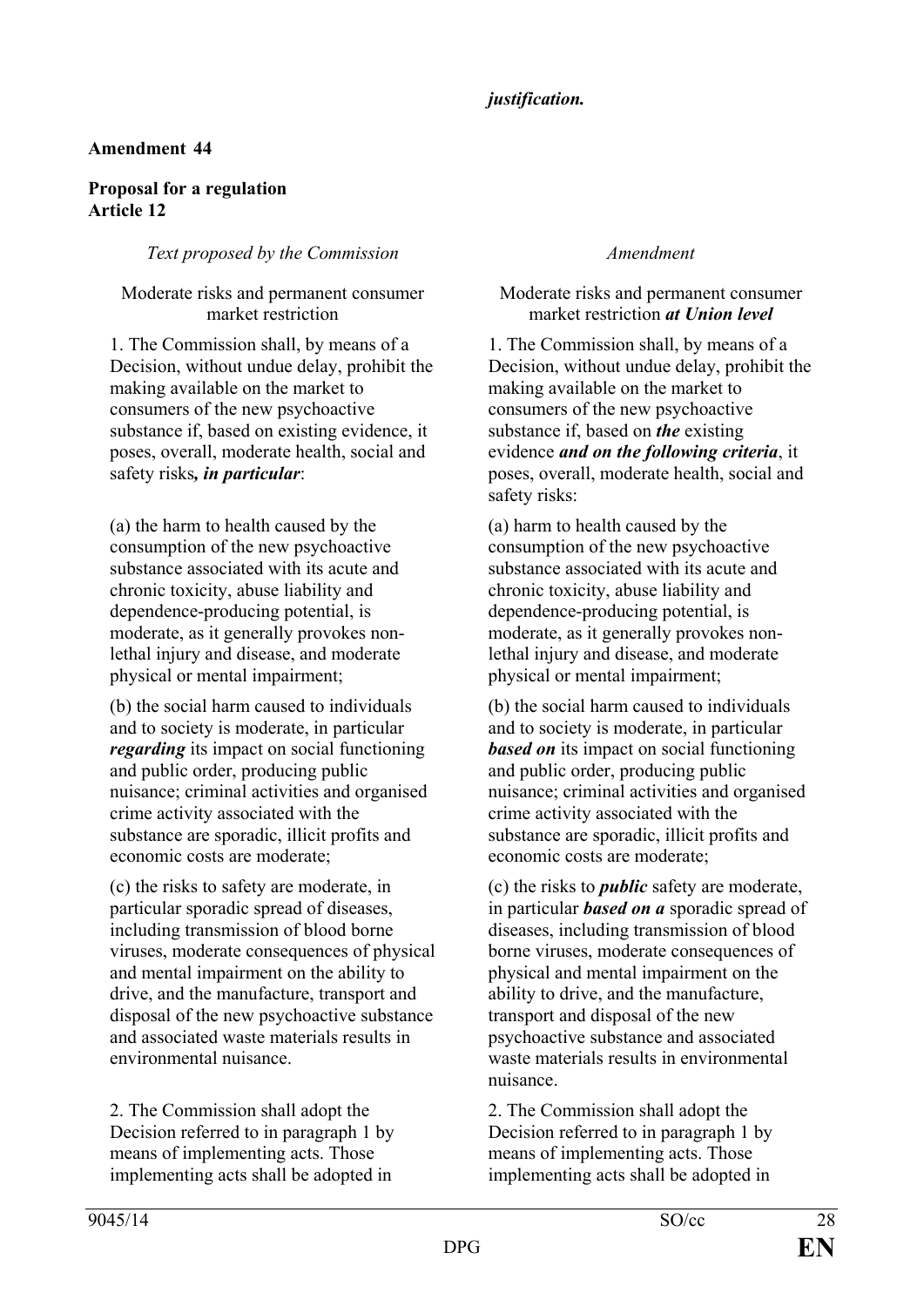accordance with the examination procedure referred to in Article 19(2).

## **Amendment 45**

### **Proposal for a regulation Article 13**

## *Text proposed by the Commission Amendment*

### Severe risks and permanent market restriction

1. The Commission shall, by means of a Decision, without undue delay, prohibit the production, manufacture, making available on the market including importation to the Union, transport, and exportation from the Union of the new psychoactive substance

accordance with the examination procedure referred to in Article 19(2).

*3. Where the information or evidence available shows that the new psychoactive substance subject to the Decision referred to in paragraph 1 poses a higher level of health, social and safety risks in a given Member State, in particular because of the modalities or scale of consumption of that substance or given the specific risks that the substance poses in its territory taking into account national circumstances and any social, economic, legal, administrative or other factor, Member States may maintain or introduce more stringent measures to ensure a high level of protection of public health.*

*4. A Member State willing to maintain a more stringent measure concerning the new psychoactive substance in accordance with paragraph 3 shall immediately communicate the relevant laws, regulations or administrative provisions to the Commission and shall inform the other Member States thereof.*

*5. A Member State willing to introduce a more stringent measure concerning the new psychoactive substance in accordance with paragraph 3 shall immediately communicate the relevant draft laws, regulations or administrative provisions to the Commission and shall inform the other Member States thereof.*

### Severe risks and permanent market restriction *at Union level*

1. The Commission shall, by means of a Decision, without undue delay, prohibit the production, manufacture, making available on the market including importation to the Union, transport, and exportation from the Union of the new psychoactive substance if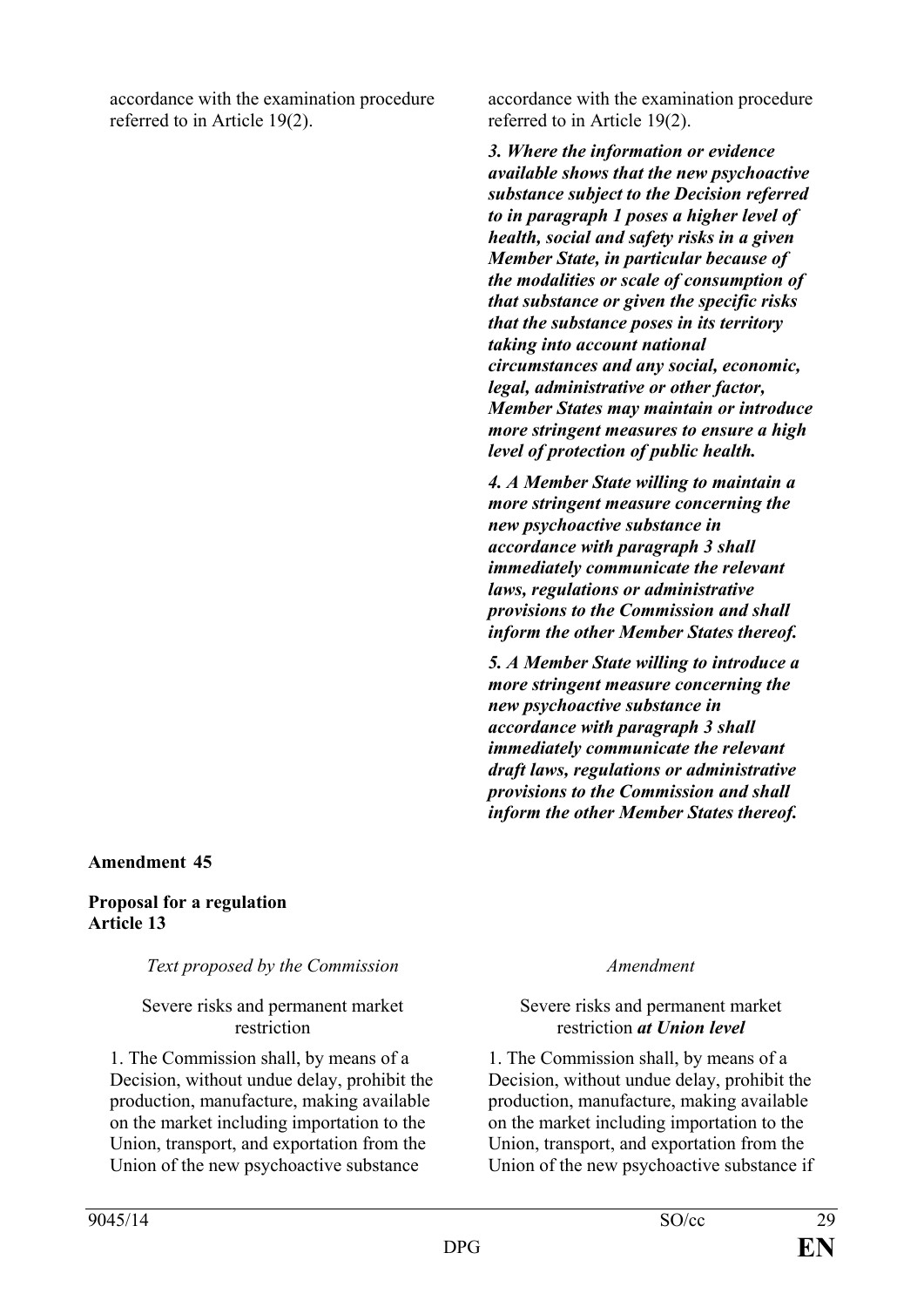## if, *based on existing evidence, it poses, overall, severe health, social and safety risks, in particular:*

(a) the harm to health caused by the consumption of the new psychoactive substance associated with its acute and chronic toxicity, abuse liability and dependence-producing potential, is *life threatening*, as it generally provokes death or lethal injury, severe disease, and severe physical or mental impairment;

(b) the social harm caused to individuals and to society is severe, in particular *regarding* its impact on social functioning and public order, resulting in public order disruption, violent and anti-social behaviour causing damage to the user, to others and to property; criminal activities and organised crime activity associated with the new psychoactive substance are systematic, *illicit profits, and economic costs are high*;

(c) the risks to safety are severe, in particular significant spread of diseases, including transmission of blood borne viruses, severe consequences of physical and mental impairment on the ability to drive, and the manufacture, transport and disposal of the new psychoactive substance and associated waste materials result in environmental harm.

2. The Commission shall adopt the Decision referred to in paragraph 1 by means of implementing acts. Those implementing acts shall be adopted in accordance with the examination procedure referred to in Article 19(2).

## **Amendment 46**

**Proposal for a regulation Article 13 a (new)**

*Text proposed by the Commission Amendment*

### *it poses severe health, social and safety risks, based on the existing evidence and on the following criteria:*

(a) the harm to health caused by the consumption of the new psychoactive substance associated with its acute and chronic toxicity, abuse liability and dependence-producing potential, is *severe*, as it generally provokes death or lethal injury, severe disease, and severe physical or mental impairment;

(b) the social harm caused to individuals and to society is severe, in particular *based on* its impact on social functioning and public order, resulting in public order disruption, violent and anti-social behaviour causing damage to the user, to others and to property; criminal activities and organised crime activity associated with the new psychoactive substance are systematic;

(c) the risks to *public* safety are severe, in particular *based on a* significant spread of diseases, including transmission of blood borne viruses, severe consequences of physical and mental impairment on the ability to drive, and the manufacture, transport and disposal of the new psychoactive substance and associated waste materials result in environmental harm.

2. The Commission shall adopt the Decision referred to in paragraph 1 by means of implementing acts. Those implementing acts shall be adopted in accordance with the examination procedure referred to in Article 19(2).

*Article 13a Delegation of power*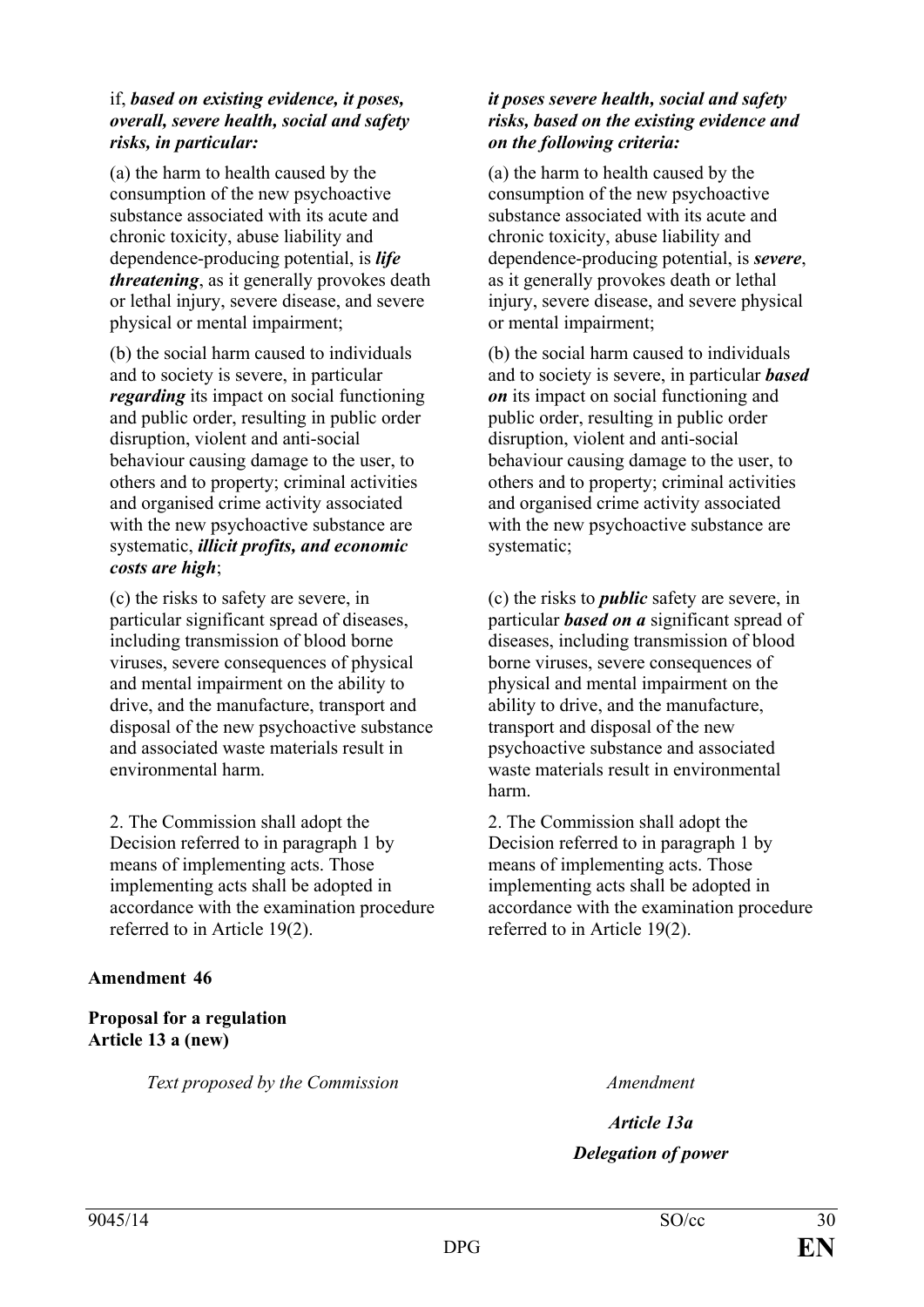*The Commission shall be empowered to adopt delegated acts in accordance with Article 20a to amend the criteria listed in Articles 11, 12 and 13.*

## **Amendment 47**

#### **Proposal for a regulation Article 14**

*Text proposed by the Commission Amendment*

1. The Decisions referred to in Article 9(1) and Article 12(1) shall not impede the free movement in the Union and the making available on the market to consumers of new psychoactive substances that are active substances in medicinal products or veterinary medicinal products that have obtained a marketing authorisation.

2. The Decisions referred to in Article 13(1) shall not impede the free movement in the Union and the production, manufacture, making available on the market including importation to the Union, transport, and exportation from the Union of new psychoactive substances:

(a) for scientific research and development purposes;

(b) for uses authorised under Union legislation;

(c) that are active substances in medicinal products or veterinary medicinal products that have obtained a marketing authorisation;

(d) for use in the manufacture of substances and products provided that the new psychoactive substances are transformed in such a condition that they cannot be abused or recovered.

1. The Decisions referred to in Article 9(1) and Article 12(1) shall not impede the free movement in the Union and the making available on the market to consumers of new psychoactive substances that are active substances in medicinal products or veterinary medicinal products that have obtained a marketing authorisation.

2. The Decisions referred to in Article 13(1) shall not impede the free movement in the Union and the production, manufacture, making available on the market including importation to the Union, transport, and exportation from the Union of new psychoactive substances:

(a) for scientific research and development purposes, *by duly authorised persons in establishments which are directly under the control of Member States' authorities or specifically approved by them*;

(b) for uses authorised under Union legislation;

(c) that are active substances in medicinal products or veterinary medicinal products that have obtained a marketing authorisation;

(d) for use in the manufacture of substances and products provided that the new psychoactive substances are transformed in such a condition that they cannot be abused or recovered, *that the amount of each substance used is included in the information about the substance or the product*.

*2a. For all of authorised uses, new psychoactive substances and products*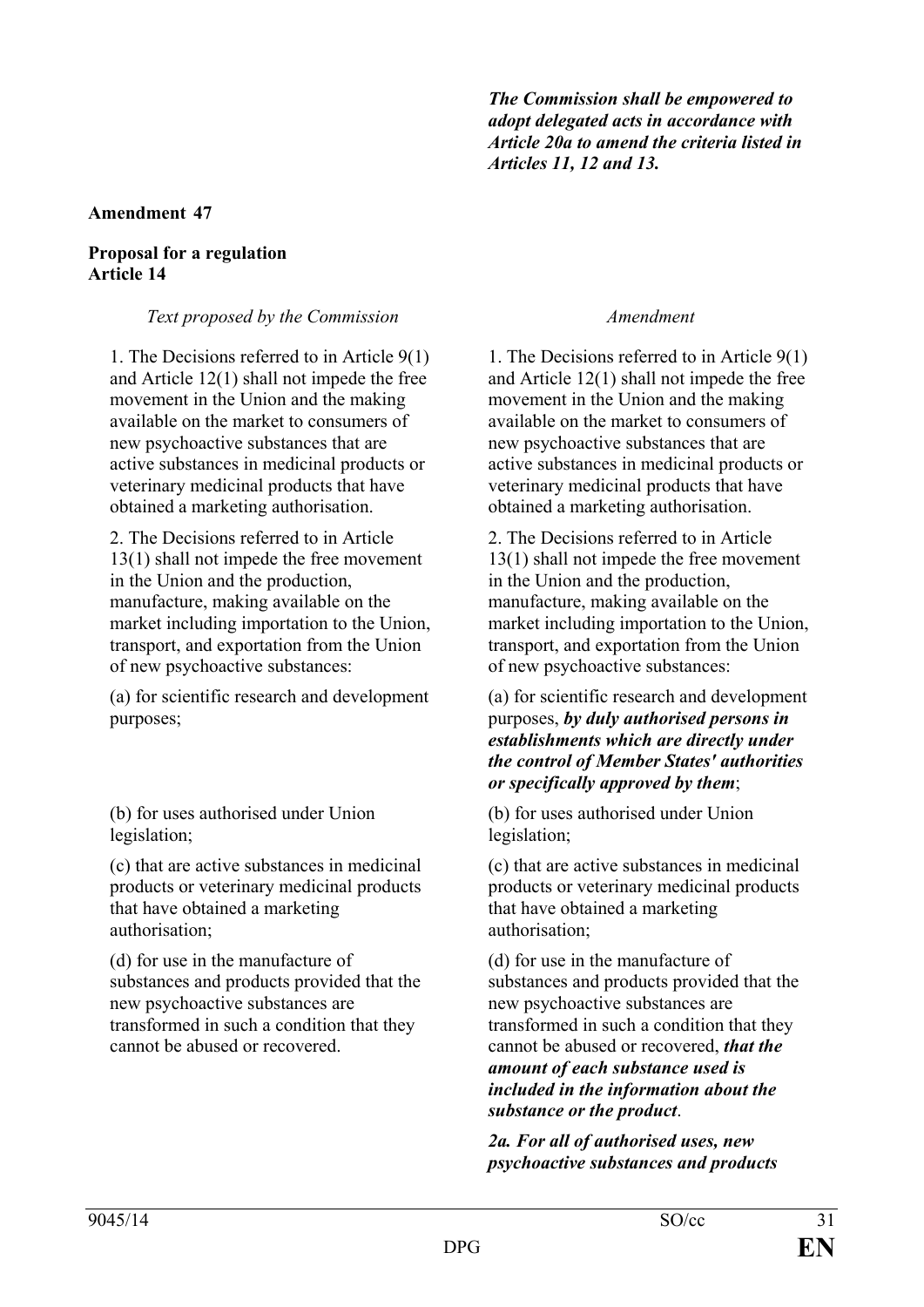3. The Decisions referred to in Article 13(1) may set requirements and conditions for the production, manufacture, making available on the market including importation to the Union, transport, and exportation from the Union of new psychoactive substances posing severe health, social and safety risks for the uses listed in paragraph 2.

*containing new psychoactive substances shall include directions for use, including cautions, warnings and contraindications with other substances, to be either indicated on the label or included in the accompanying leaflet for the safety of the user.*

3. The Decisions referred to in Article 13(1) may set requirements and conditions for the production, manufacture, making available on the market including importation to the Union, transport, and exportation from the Union of new psychoactive substances posing severe health, social and safety risks for the uses listed in paragraph 2.

*4. Member States shall take any appropriate measures to prevent the diversion to the illicit market of new psychoactive substances used for research and development purposes or for any other authorised uses.*

## **Amendment 48**

**Proposal for a regulation Article 20**

*Text proposed by the Commission Amendment*

#### *The Commission and the Member States*

*shall support* the development, sharing and dissemination of information and knowledge on new psychoactive substances. They shall do so by facilitating cooperation between the EMCDDA, other Union agencies, *and* scientific and research centres.

# Research *and* analysis Research, analysis, *prevention and funding*

*1. Financial support and the necessary resources shall be provided at Union and national level for* the development, sharing and dissemination of information and knowledge on new psychoactive substances. *The Commission and the Member States* shall do so by facilitating cooperation between the EMCDDA, other Union agencies, scientific and research centres *and other bodies with relevant expertise, and by regularly providing those bodies with up to date information on such substances*.

*2. The Commission and the Member States shall also promote and support the research, including applied research into new psychoactive substances and ensure*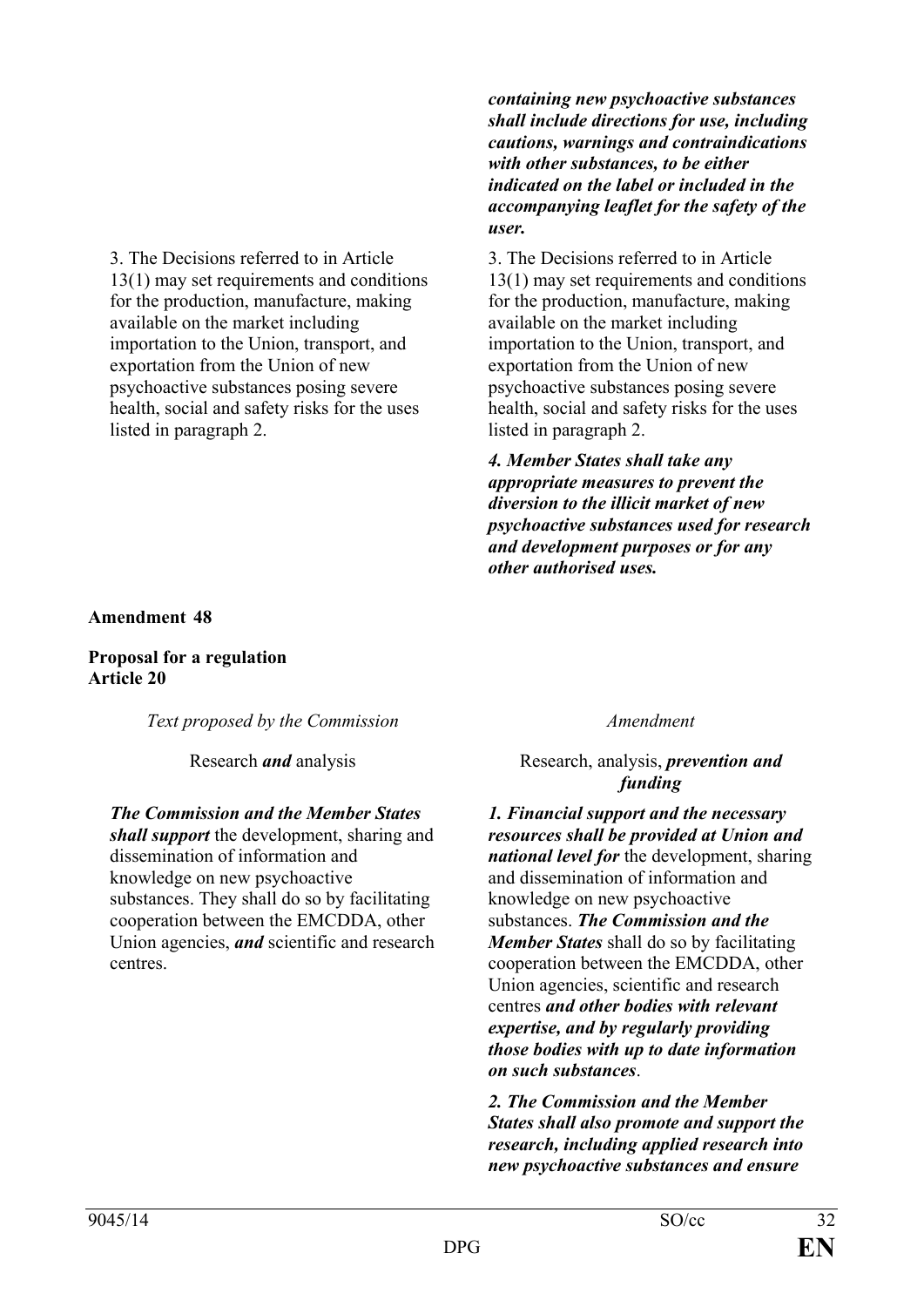*cooperation and coordination between networks at national and Union level in order to strengthen understanding of the phenomenon. They shall do so by facilitating cooperation between the EMCDDA, other Union agencies (in particular European Medicines Agency and European Chemicals Agency) and scientific and research centres. Emphasis shall be placed on developing forensic and toxicological capacity as well as on improving the availability of epidemiological information.*

*3. The Member States shall promote prevention schemes as well as, together with the Commission, measures to raise awareness of the risks posed by psychoactive substances, such as educational information campaigns.*

**Amendment 49**

**Proposal for a regulation Article 20 a (new)**

*Text proposed by the Commission Amendment*

*Article 20a*

## *Exercise of the delegation*

*1. The power to adopt delegated acts is conferred on the Commission subject to the conditions laid down in this Article.*

*2. The power to adopt delegated acts referred to in Article 13a shall be conferred on the Commission for a period of ten years from (the entry into force of this Regulation). The Commission shall draw up a report in respect of the delegation of power not later than nine months before the end of the ten year period. The delegation of powers shall be tacitly extended for a further period of ten years, unless the European Parliament or the Council opposes such extension not later than three months before the end of this period.*

*3. The delegation of powers referred to in Article 13a may be revoked at any time by the European Parliament or by the*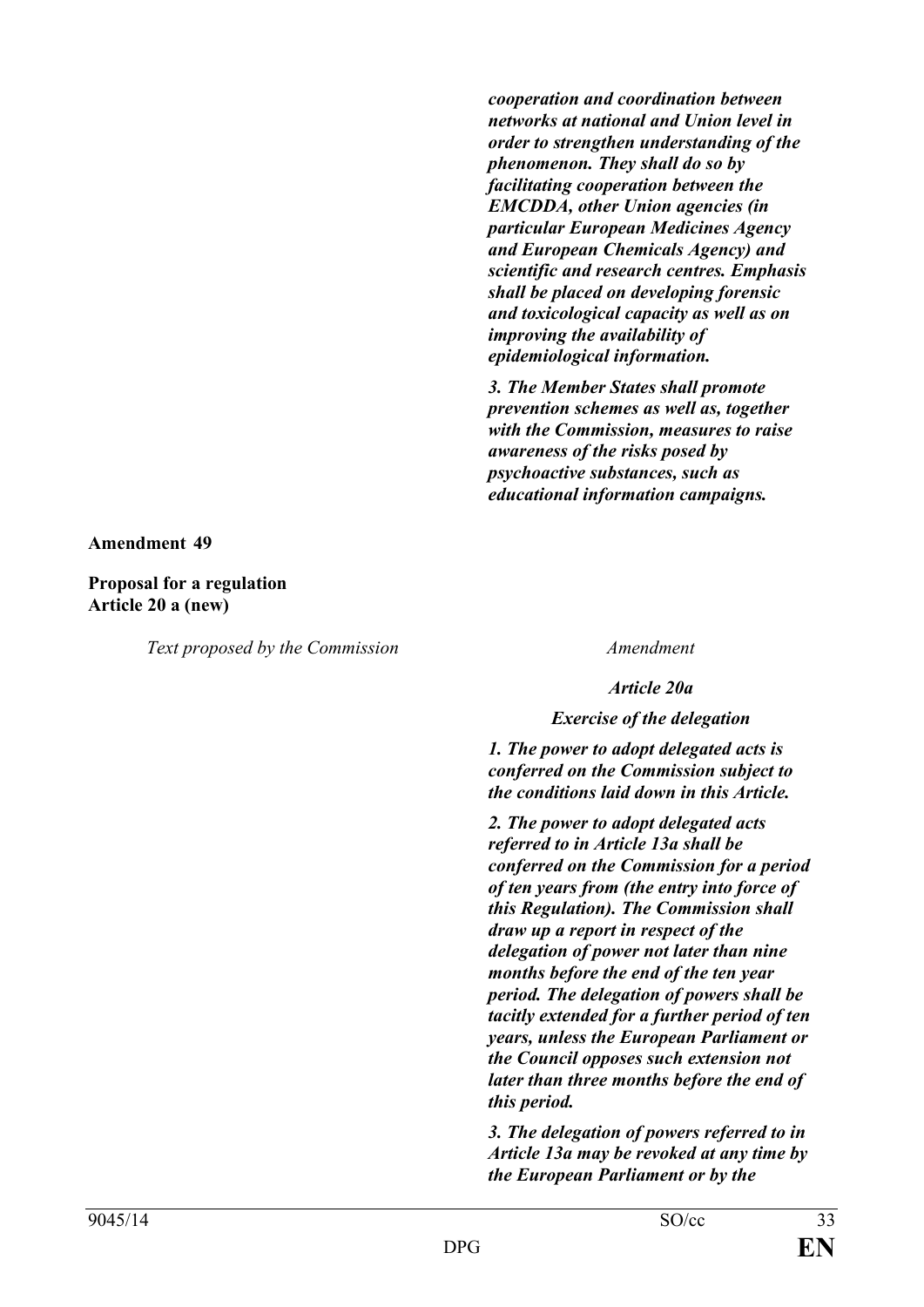*Council. A decision to revoke shall put an end to the delegation of the power specified in that decision. It shall take effect the day following the publication of the decision in the Official Journal of the European Union or at a later date specified therein. It shall not affect the validity of any delegated acts already in force.*

*4. As soon as it adopts a delegated act, the Commission shall notify it simultaneously to the European Parliament and to the Council.*

*5. A delegated act adopted pursuant to Article 13a shall enter into force only if no objection has been expressed either by the European Parliament or by the Council within a period of two months of notification of that act to the European Parliament and the Council or if, before the expiry of that period, the European Parliament and the Council have both informed the Commission that they will not object. That period shall be extended by two months at the initiative of the European Parliament or of the Council.*

## **Amendment 50**

# **Proposal for a regulation Article 21**

## *Text proposed by the Commission Amendment*

The EMCDDA and Europol shall report annually on the implementation of this Regulation.

*1.* The EMCDDA and Europol shall report annually *to the European Parliament, the Commission and Member States* on the implementation of this Regulation. *The implementation reports shall be published on a website and made publicly available.*

*2. The Commission shall [five years after entry into force of this Regulation] present to the European Parliament and Member States a report and if justified followed by a proposal for closing any identified loop-holes between Regulation (EC) No 1907/2006 of the European Parliament and of the Council 1a, Directive 2001/83/EC of the European*